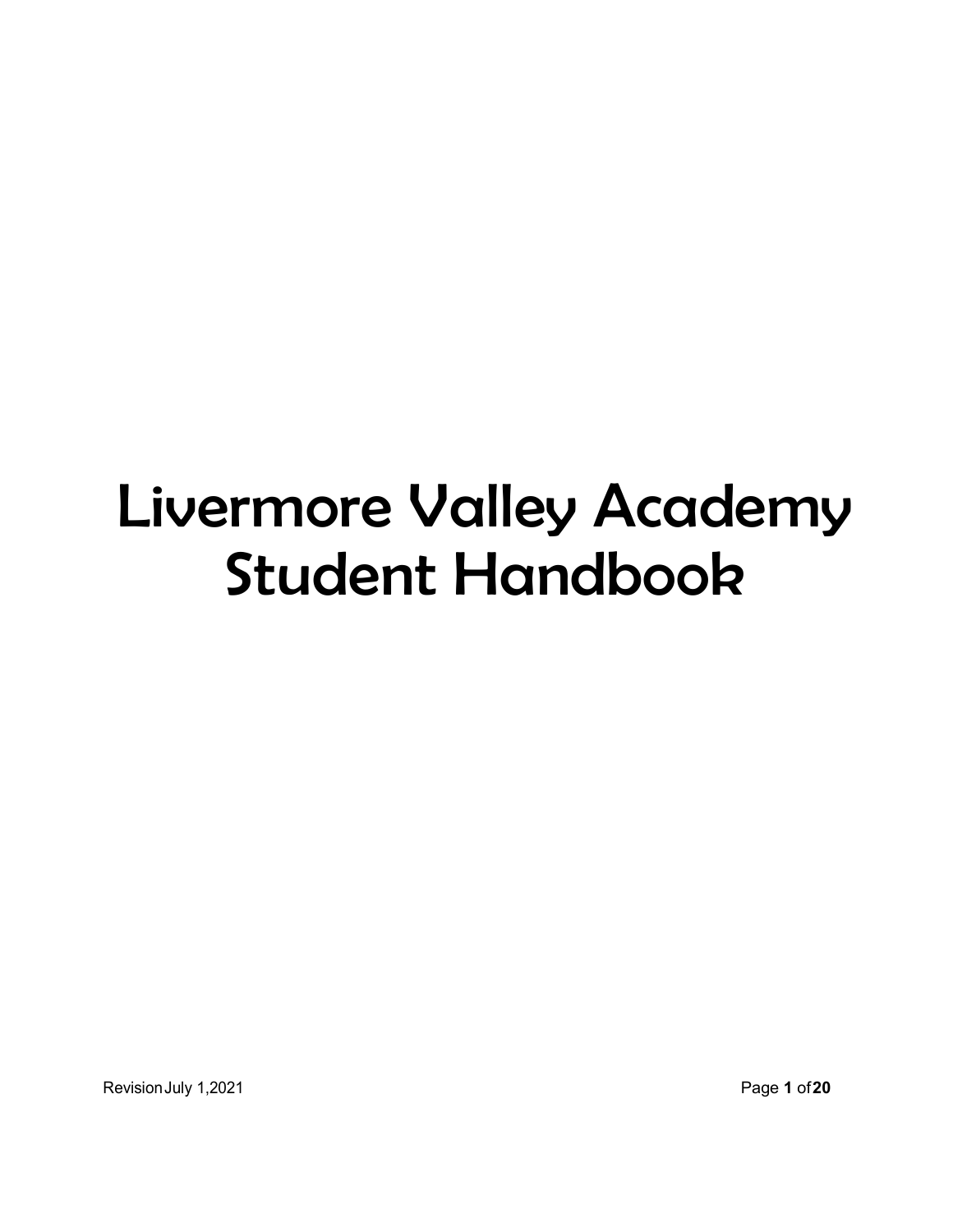# Academic Year

**nic Year**<br>The academic year begins on August 18, 2021 and ends on June 9, 2022. Students are required to attend school<br>during the entire academic year, until the last day of school. Please refer to the LVA calendar for ac regularly during the entire academic year, until the last day of school. Please refer to the LVA calendar for academic breaks and other days off. Unless otherwise notified by LVA administration, there is no daycare during academic breaks. **nic Year**<br>The academic year begins on August 18, 2021 and ends on June 9, 2022. Students are required to attend school<br>during the entire academic year, until the last day of school. Please refer to the LVA calendar for ac **The academic year begins on August 18, 2021 and ends on June 9, 2022. Students are required to attend school<br>during the entire academic year, until the last day of school. Please refer to the LVA calendar for academic<br>dot** 

school until the last day of the school year, even if academic instruction ends earlier.

acts of God, fire, riots, war, terrorist acts, epidemic, pandemic, quarantine, natural catastrophe or governmental acts or omissions. In such event, to the extent reasonably possible, academic instruction will be online.

 In the event that administration deems it necessary for the health or wellbeing of our community, LVA will transition to distance learning.

# Enrollment

A student is enrolled at LVA when **ALL** of the conditions below have been met:

- a. a completed registration form has been submitted
- b. the annual registration fee(see "Fees" section) has been paid
- c. parent has completed the parent survey
- d. student interview with administration
- e. enrollment of the student has been approved by the LVA administration

# Fees

#### 1. Annual Registration Fee:

A non-refundable registration fee is due as follows:

a. New students:

A registration fee is due and payable at the time of registration. Specific dates and the amount of the registration fee will be announced by LVA Administration or can be found on the Annual Tuition Schedule that is on our website.

b. Returning students:

Currently enrolled students must pay an *annual registration fee* when the student is registered for the following school year. Specific dates and the amount of the registration fee will be announced by LVA Administration or can be found on the Annual Tuition interview with administration<br>interview with administration<br>ent of the student has been approved by the LVA administration<br>ents:<br>tion fee is due and payable at the time of registration. Specific dates and the<br>the *Amual Tu* student interview with administration<br>
enrollment of the student has been approved by the LVA administration<br>
In Fee:<br>
registration fee is due as follows:<br>
New students:<br>
A registration fee is due and payable at the time o student interview with cummisdiator<br>
enrollment of the student has been approved by the LVA administration<br>
New students:<br>
New students:<br>
New students:<br>
New students:<br>
New students:<br>
New students:<br>
For the registration fee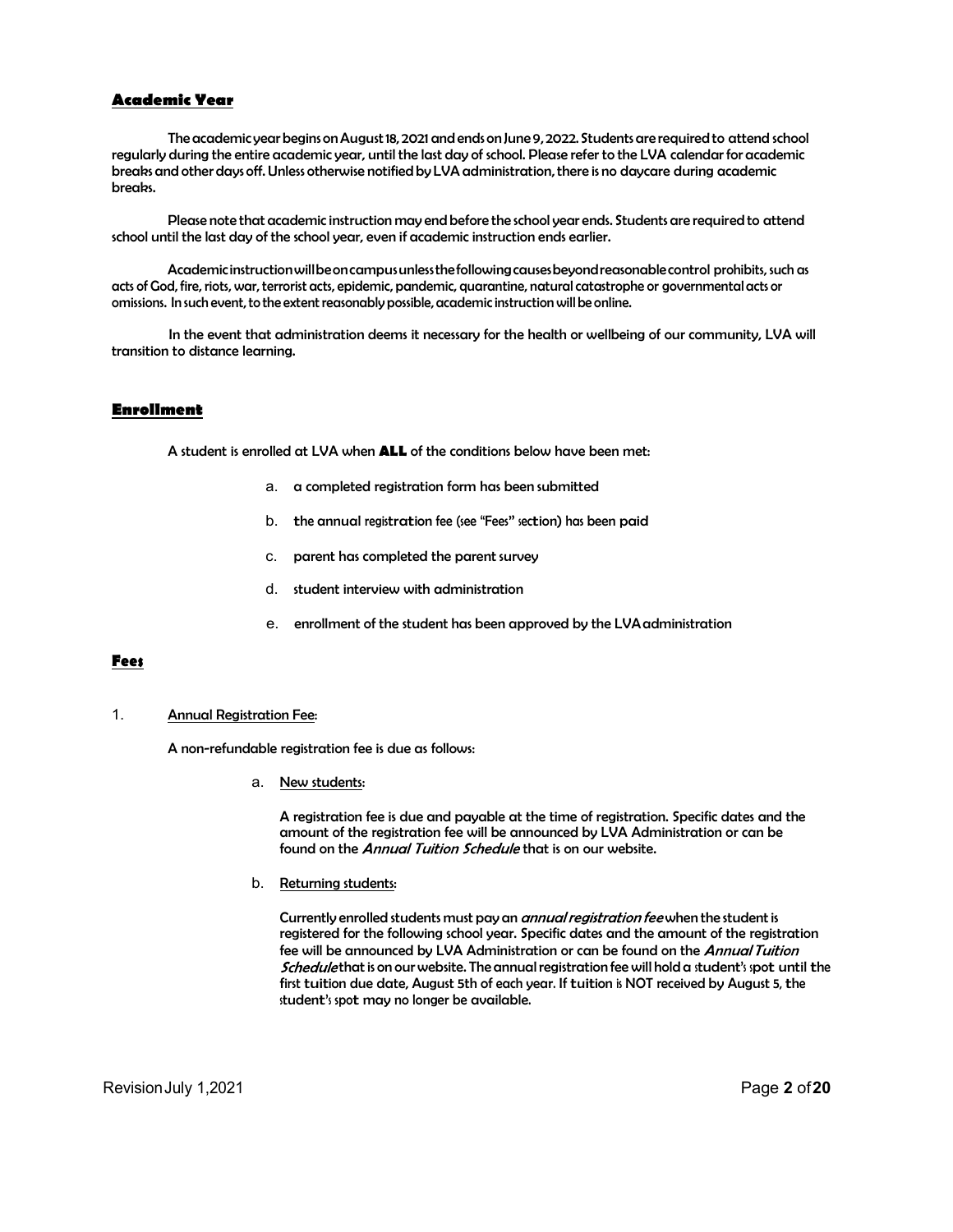2.<br>Annual Electives & Technology Fee:<br>For eachstudent registered at LVA, a non-refundable *Annual Electives & Technology Fee* is due with the first<br>tuition payment (see tuition fee schedule).<br>3. Supply Fee: For each student registered at LVA, a non-refundable Annual Electives & Technology Feeis due with the first tuition payment (see tuition fee schedule).

# 3. Supply Fee:

 In keeping with our belief that learning is an organic process that changes and develops in unanticipated directions, we have found that sending families out to purchase annual school supplies each fall is not an effective method of ensuring that students and classrooms have their needs met throughout the year. In an effort to streamline the back-to-school process for our families and ensure all students have access to appropriate supplies as the year progresses, LVA will order and provide each student with all general school supplies and personal supplies needed in the classroom excluding backpack, lunchbox, masks and refillable water bottle. Students will receive materials at the beginning of each trimester and additional materials as needs develop. Please refer to our tuition and fees schedule for the most updated information. We hope our families find value in the ease and cost savings associated with this process.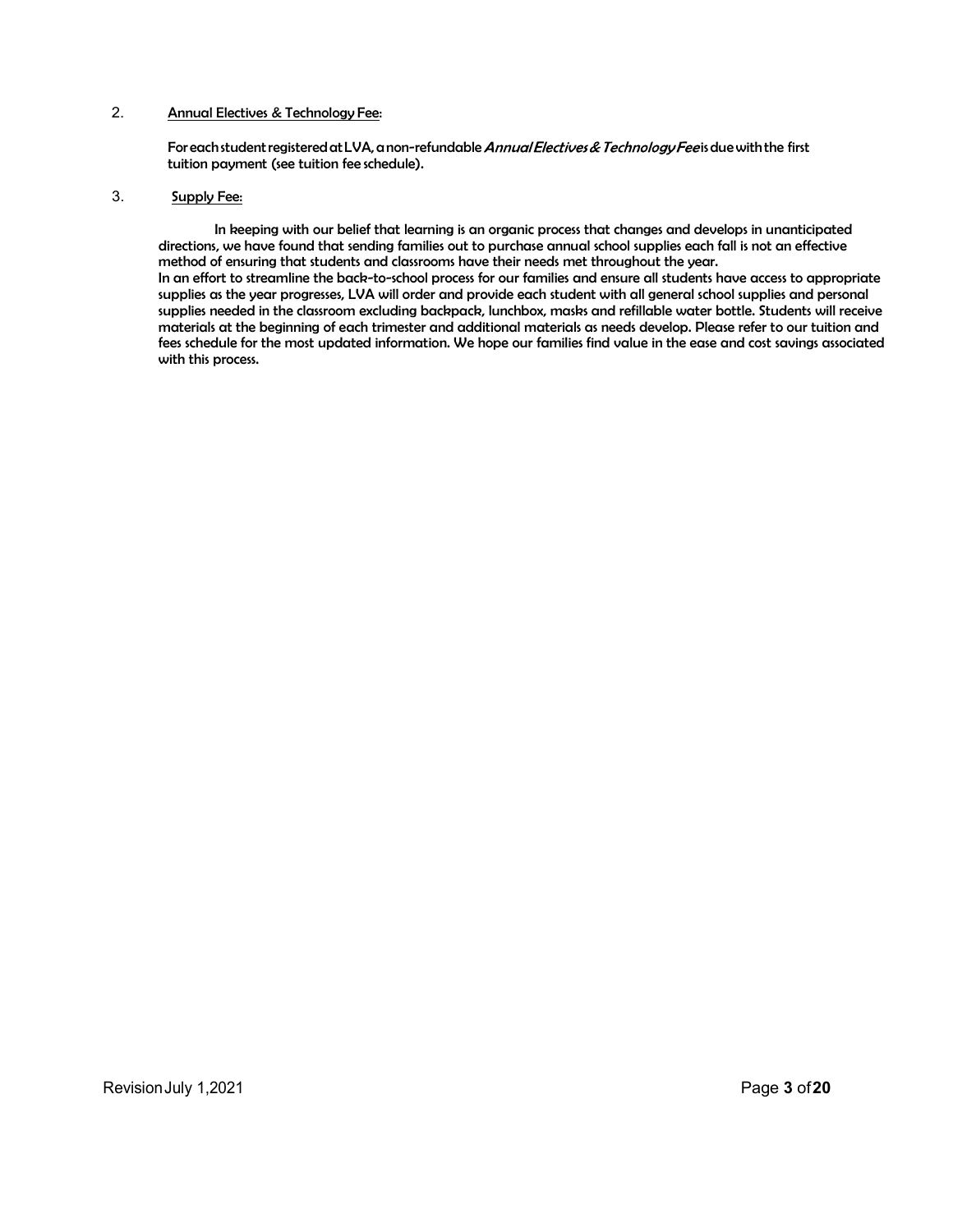# Tuition

The amount of tuition for each school year will be announced prior to commencement of the school year or can be found on the Annual Tuition Schedule that is on our website. Payment is due on the 1st of each month, and is considered late if paid after the 5th of the month.

LVA does not send monthly invoices. It is the parent/guardian's responsibility to stay current with the tuition payments as stated in the tuition fee schedule. If there is a discrepancy in tuition payments, the parent/ guardian is responsible for providing the proof of payment.

#### 1. Late payment of tuition:

Tuition will be considered "late" after the 5<sup>th</sup> of each month. A late payment penalty must be paid (per child) along with the "late" tuition for that month (for late fee amount, please see ).

#### 2. ACH (Automated Clearing House):

**LIVERMORE VALLEY ACADEMY STUDENT POLICIES**<br>
ion for each school year will be announced prior to commencement of the school year or can be<br>
ion for a control of the more transformation of the tuition payments<br>
in tuition payment has already been paid in full. In the event that the bank account tied to the tuition payment lacks the funds to meet the tuition payment, an insufficient funds' fee will be charged by the bank (for the fee amount, please see Annual Tuition Schedule). If the tuition payment is late, there will also be a late payment fee (for late fee amount, please see Annual Tuition *Schedule*). For any other payment (lunch, book, LVA gear, etc.), **no check amount less than** \$20 will be accepted. A bank fee will be charged for each check returned by the bank for any reason. This fee must be paid by the parent/guardian immediately upon notice from the LVA administration (for the amount, please see Annual ). school decline that the control of the student including the student or the student or the form of a proported the charge of a proported to the final of any other that month (for late fee amount, please see<br>Bottle (betwird

#### 3. Failure to pay tuition:

Under California law, a private school cannot refuse to provide student records to a requesting parent. However, the school may withhold from parents or guardians the grades, report cards, diploma, or transcripts of a pupil pending payment of certain amounts for damaged property, the return of loaned property, or unpaid tuition or fees, in accordance with school policy.

be withheld, and graduating students will not be permitted to participate in graduation exercises. Failure to pay tuition on time 3 months in a row will result in expulsion of a student without notice.

# 4. Prorated tuition/Tuition credits:

Tuition for the School Year **will not** be prorated or credited, in whole or in part, for vacation, sickness, or any other absences. For example, if a student does not attend school for the last two weeks of the School Year because the family wishes to begin its summer vacation early, parents/guardians are still required to pay for the full month.

# 5. Refunds:

All requests for early withdrawal will be effective upon a minimum of 30 days prior notice received on or before April 1st of each school year. Any withdrawal after April 1st will be effective as of the last day of the school year. Tuition will continue until the effective date and will be prorated based on the current annual tuition. Any remaining balance of prepaid tuition will be refunded.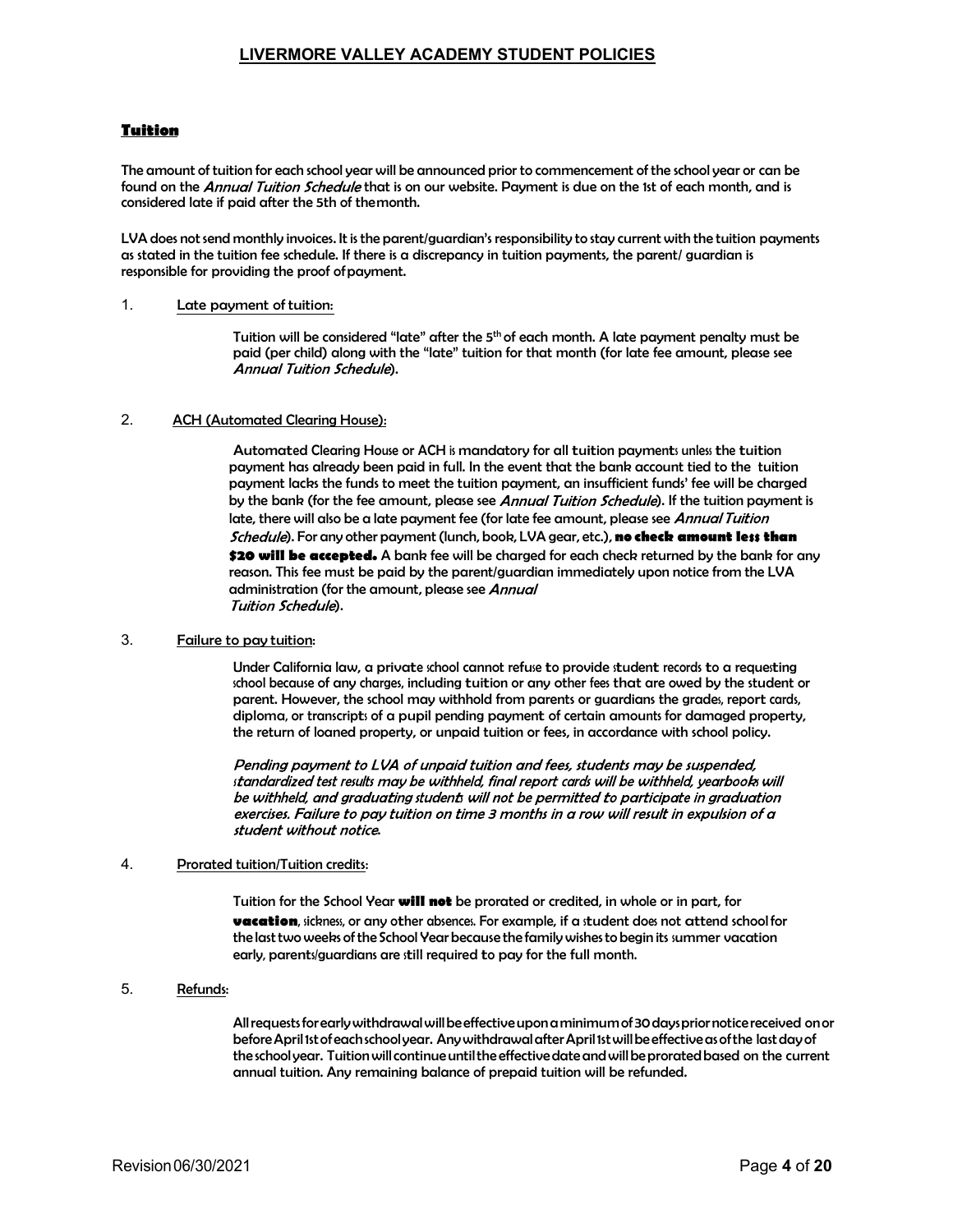# Lunch Accounts

Participation in the LVA Lunch/Snack Program is optional. If a parent chooses to participate in the LVA Lunch/Snack Program, it is the parent/guardian's responsibility to make sure that the account has sufficient balance. All lunch payments must be turned into the payment box (not to the classroom teacher or morning supervisors) or entered into the system through TeacherEase. Minimum payment must be \$20. Please note that it isthe parent's responsibility to communicate to the child whether he/she is allowed to use his/her school lunch account for snacks/lunches and the quantity allowed. LVA claims no responsibility for the misuse of a lunch/snack account by the child. **LIVERMORE VALLEY ACADEMY STUDENT POLICIES**<br>**Lunch Accounts**<br>Participation in the LVA Lunch/Snack Program is optional. If a parent chooses to participate in the LVA Lunch/Snack<br>Program, it is the parent/guardian's responsi

appointment and will not arrive at school before 9:00 A.M., the parent/guardian may call or email the school to place the order.

# Miscellaneous Fees

There will be a fee for providing

- any *additional* copies of school-related paperwork such as report cards, permission slips, etc.  $\bullet$
- additional school planners  $\bullet$
- replacement of lost or damaged textbooks, workbooks, library books, electronic devices etc.  $\bullet$
- clothing due to soiled garments

For information on these fees and the purchase of any school attire, please refer to our "Miscellaneous Fees" sheet by the front desk.

# Attendance and Pick-up

1. Regular attendance is required

The law requires students attend school regularly. Students are expected to be on-time at the beginning of each school day and to remain at school until the school day ends until a parent/guardian picks them up after dismissal. LVA is a closed campus, and students may not leave campus for lunch. Students will remain at school unless a child becomes ill during the day or parent/guardian pre-arranges an early pick up. **Example 2018**<br>
be a fee for providing<br>
be a fee for providing<br>
and *didional* copies of school-related paperwork such as report cards, permission slips, etc.<br>
additional school planners<br>
eplacement of lost or damaged text

- 2. Drop Off at School
	-

The School Day is from 8:30 a.m. to 3:00 p.m. for pre-K, Kindergarten and grade school. The School Day for Middle School is 8:30 a.m. to 3:00 p.m. The School Day hours may be changed upon 30 days' notice.

Parents/guardians of Pre-K – 2<sup>nd</sup> Grade students **must** check-in daily upon arrival at school.

Parent/guardian may authorize  $3^{rd}$  –  $8^{th}$  to sign themselves in.

Daycare Hours: 7:00-8:30 am and 3:00-6:00 pm. Students may be dropped off as early as 7:00 am and need to be picked up by 6:00 pm.

b. TARDINE\$\$:<br>Any child that arrives at school after 8:30 A.M. will be considered tardy. Tardiness will not be tolerated. Repeated tardiness will affect a student's grades.

A tardy is considered excused only if accompanied by a medical note.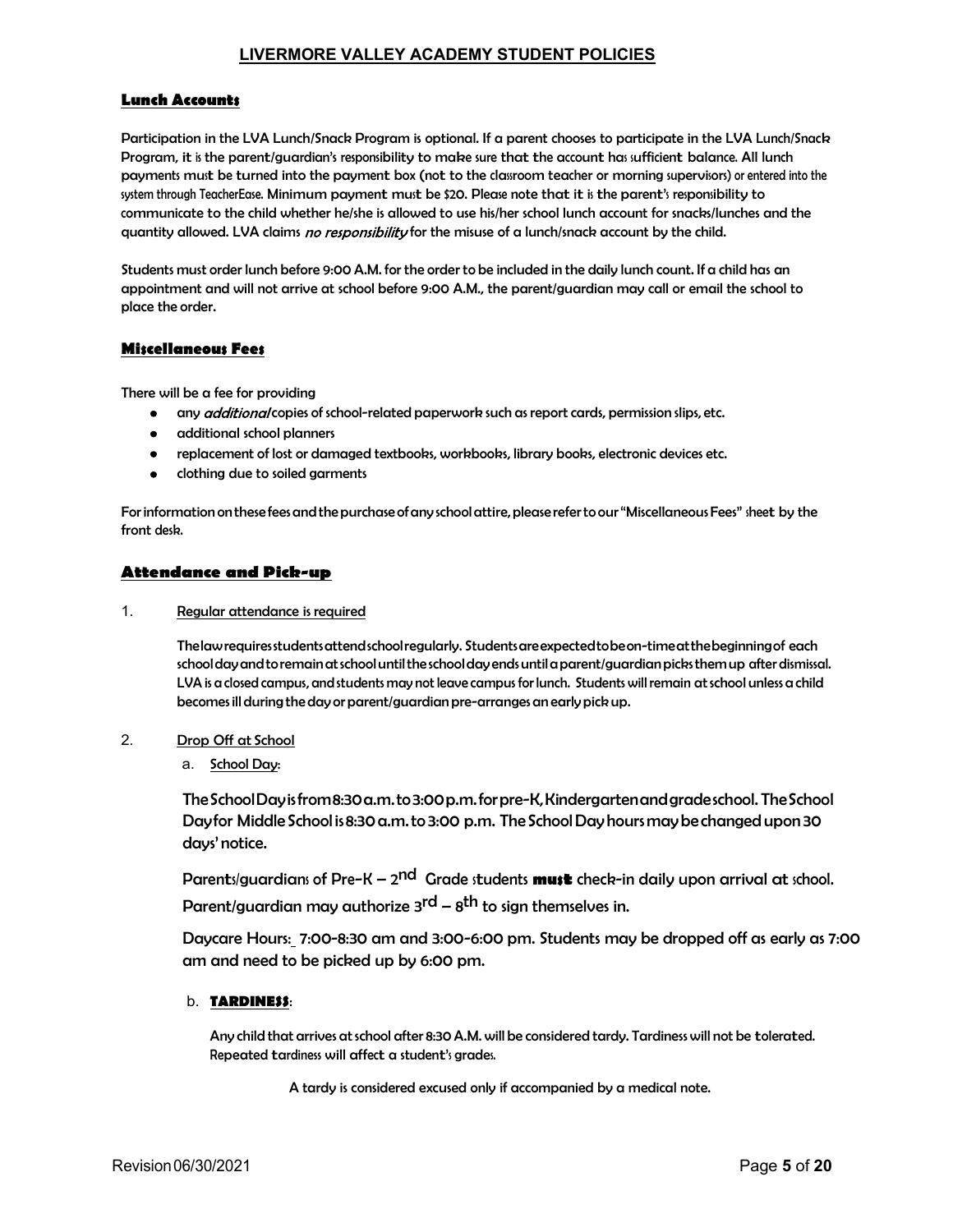A student that has seven unexcused tardies in a given trimester will be deemed to have a one-day unexcused absence.

This policy applies to both on campus and online classes.

#### 3. Pick-up & Visitors

a. Early Pick-Up:

Early picks are to be pre-arranged by a parent/guardian, or are required if a student becomes ill during the day. The parent/guardian is to report to the front desk for an early pick-up. Students are not to be picked up from their classrooms and/or playground for early pick up. This policy applies to both on campus and online classe.<br>
<u>& Visitors</u><br>
<u>Early Pick-Un</u>:<br>
Early pick-unce<br>
Early pick-unce bosone-arranged by a parent/guardian, or are required if a students are not to be<br>
fultime the doy

b. Pick-up:

After 3:00 P.M., students will not be permitted to wait in the lobby area and will be required to be in a designated area (e.g., study hall, on the playground, etc.).

# Check-out is mandatory for all students at the time of pick-up.

For  $3<sup>rd</sup> - 8<sup>th</sup>$  grade students, parent/guardian must complete Authorization form to allow the student to check himself/herself or a sibling out at the end of the academic day. Note that LVA is a closed campus. Students may not leave the campus at lunchtime.

the front desk. Visitors may not enter the campus without receiving a visitor's badge.

4. Excused Absences

Please note that the school must be notified daily at attendance@mylva.org for every day that the student is absent. An excused absence will still show on the report card as an absence, but will allow the Earlypicks are to be pre-arranged by a parent/guardian, or are required if a student becometaring the day.<br>
The parent/guardian is to report to the front desk for an early pick-up. Students are not to picked up from their

- 
- Fewer than 3 consecutive days: If a student is absent, a parent  $\boldsymbol{m}$ st daily notify the o D.M., **students will not be permitted to wait in the lobby area** and will<br>ed to be in a designated area (e.g., study hall, on the ployground, etc.).<br>**out is mandetory for all students at the time of pick-ups.**<br><sup>gap</sup> and main office must be notified for each day that your child is absent. inguired to be in a designated area (e.g., study hall, on the playground, etc.).<br> **ck-out is mandetory for all students at the time of pick-up.**<br>  $\mathbf{r}^d - \mathbf{r}^0$  area students, parent/guardian must complete *Authorizat* **Solution is the submitted of the students at the time of pick-up-**<br>S<sup>h</sup> grade students, parent/guardian must complete *Authorization form* to allow the<br>o check himself/henelf or a sibiling out at the end of the academic d
	- school in order for the absence to be excused.
- b. Bereavement/Funeral Services:

A student's absence will be excused for the purpose of attending the funeral services of a member of his or her immediate family (defined as grandparents, parents, siblings, or any other relative living in the student's household), so long as the absence is not more than three days.

c. Planned absences (vacations):

If a student is going away for more than two days, a parent/guardian must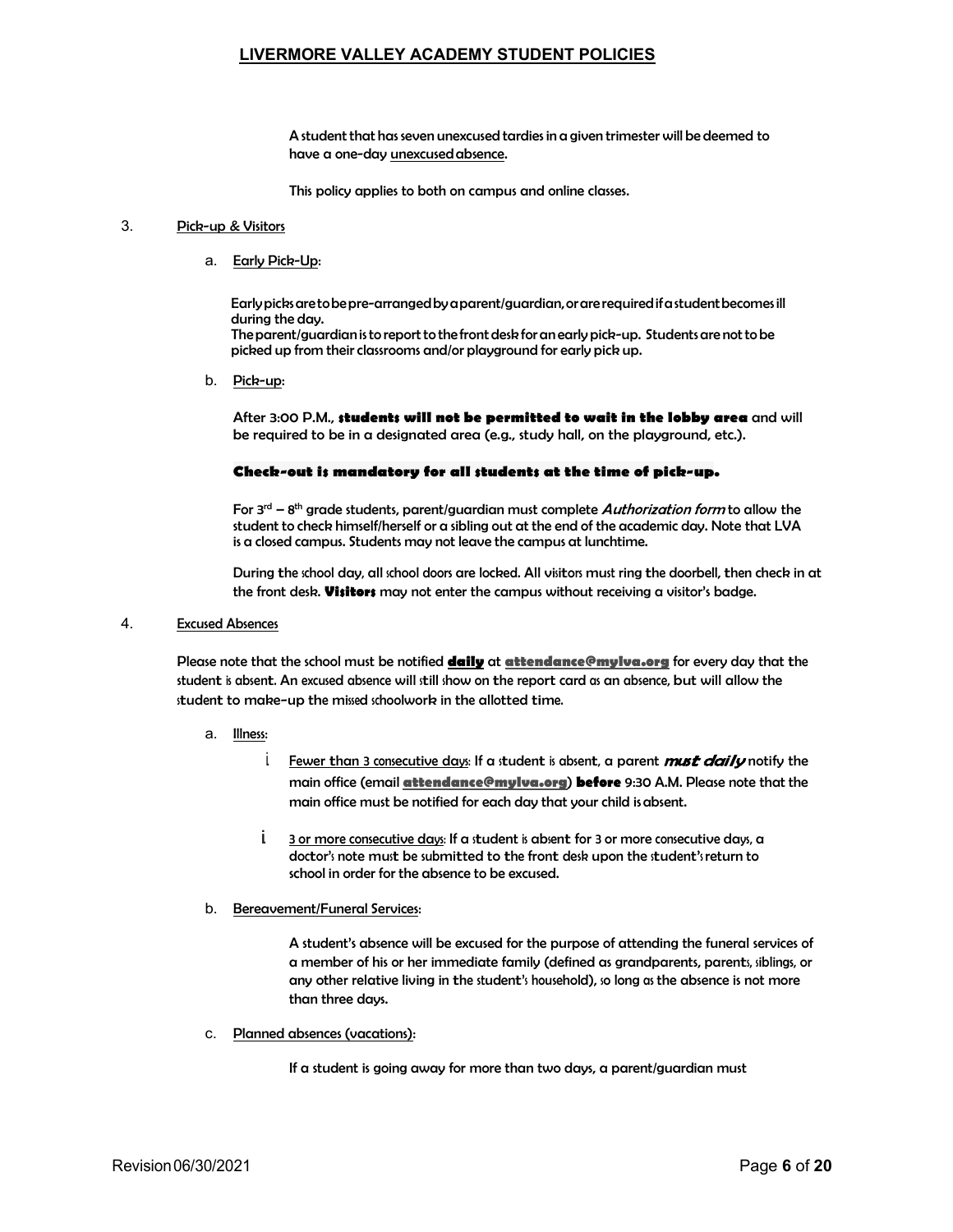MORE VALLEY ACADEMY STUDENT POLICIES<br>complete a Planned Absence Form *at least 10 days in advance,* indicating the<br>duration and reason of the absence in order for the absence to be excused.<br>Planned absences may not exceed duration and reason of the absence in order for the absence to be excused. Planned absences may not exceed 2 weeks. Only a Planned Absence Form that has been approved for the dates indicated excuses the absence. Failure to complete the form 10 days in advance or absences longer than 2 weeks during the time that school is in session will result in an unexcused absence; the student will receive no work from the teacher, and the student's grade will be affected. MORE VALLEY ACADEMY STUDENT POLICIES<br>complete a Planned Absence Form *at least 10 days in advance*, indicating the<br>duration and reason of the absence in order for the absence to be excused.<br>Planned absences may not exceed LIVERMORE VALLEY ACADEMY STUDENT POLICIES<br>
complete a Planned Absence Form at least to days in advance, indicating<br>
duration and reason of the absence in order for the absence to be excused.<br>
Planned absences may not excee **LIVERMORE VALLEY ACADEMY STUDENT POLICIES**<br>
complete a Planned Absence Form *at least 10 days in advance*, indicating the<br>
duration and reason of the observe in order for the absence to be excused.<br>
Planned absences: may

Tuition is due during planned absences, weather approved or not. form is available on our website, www.livermorevalleyacademy.org, under the tab for "PARENTS," subtab "FORMS."

|             |                                                                                                                                                                                                                                                                                                                                                                                                | Number of unexcused                                                                 |
|-------------|------------------------------------------------------------------------------------------------------------------------------------------------------------------------------------------------------------------------------------------------------------------------------------------------------------------------------------------------------------------------------------------------|-------------------------------------------------------------------------------------|
|             | An absence is unexcused if:                                                                                                                                                                                                                                                                                                                                                                    | absences                                                                            |
|             | a student is absent for one day (or more), and a parent/guardian fails to notify the<br>front desk                                                                                                                                                                                                                                                                                             | 1 (or more)                                                                         |
|             | a student is tardy seven days in a trimester                                                                                                                                                                                                                                                                                                                                                   | 1                                                                                   |
|             | a student returns to school after being absent for 3 or more consecutive days and fails to<br>submit a doctor's note upon the student's return                                                                                                                                                                                                                                                 | Equal to the number of<br>actual School Days a<br>student has been<br>absent        |
|             | a student fails to attend school until the last day of the School Year (after<br>academic instruction ends)                                                                                                                                                                                                                                                                                    | Equal to the number<br>of actual School Days a<br>student fails to<br>attend school |
| b.          | Consequences: a student with an unexcused absence will not be permitted to make up any<br>tests or missed work and will therefore lose credit. Repeated unexcused absences will affect the<br>student's grade.                                                                                                                                                                                 |                                                                                     |
| lum/Classes |                                                                                                                                                                                                                                                                                                                                                                                                |                                                                                     |
|             | and instructional subjects are largely mandated by the State of California.                                                                                                                                                                                                                                                                                                                    |                                                                                     |
|             | ent is required to take ALL classes that are part of the curriculum for the student's grade. Any exceptions<br>approved by the LVA Administration.                                                                                                                                                                                                                                             |                                                                                     |
|             | al Education (P.E.)                                                                                                                                                                                                                                                                                                                                                                            |                                                                                     |
|             | Mandatory participation                                                                                                                                                                                                                                                                                                                                                                        |                                                                                     |
|             | Participation in physical education (P.E.) is mandatory for all students. Students must both attend P.E. classes<br>and participate. Participation from P.E. activity will only be excused if the student gets sick during the school<br>day or provides medical excuse. Parent/guardian may excuse child from participation in P.E. activity with a<br>written note <i>for only one day</i> . |                                                                                     |
| 06/30/2021  |                                                                                                                                                                                                                                                                                                                                                                                                | Page 7 of 20                                                                        |
|             |                                                                                                                                                                                                                                                                                                                                                                                                |                                                                                     |

# Curriculum/Classes

The classes and instructional subjects are largely mandated by the State of California.

Each student is required to take ALL classes that are part of the curriculum for the student's grade. Any exceptions must be approved by the LVA Administration.

# Physical Education (P.E.)

1. Mandatory participation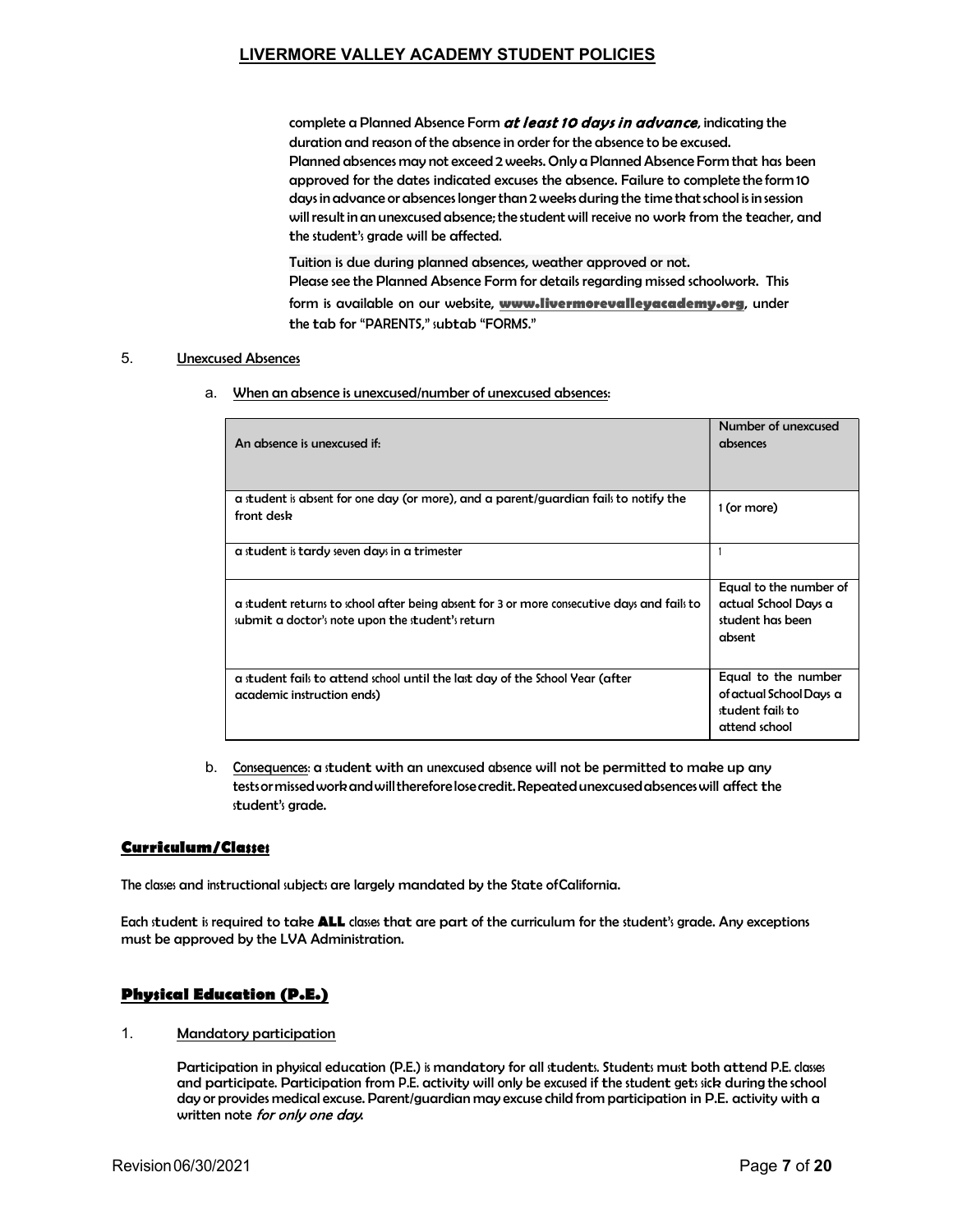**LIVERMORE VALLEY ACADEMY STUDENT POLICIES**<br>2. **P.E. Clothes**<br>Middle School students must wear LVA shirts and LVA shorts/sweats for P.E.; failure to wear of<br>P.E. apparel will result in a loss of credit. Shirts, shorts, and Middle School students must wear LVA shirts and LVA shorts/sweats for P.E.; failure to wear correct P.E. apparel will result in a loss of credit. Shirts, shorts, and sweats are available for purchase at the main office throughout the year. It is the student's responsibility to take the P.E. clothes home at least once a week to be washed.

3. Distance Learning guidelines

LIVERMORE VALLEY ACADEMY STUDENT POLICIES<br>
P.E. Clothes<br>
Middle School students must wear LVA shirts and LVA shorts/weats for P.E. failure to wear correct<br>
P.E. capparel will result in a los of credit. Shirts, shorts, and non-traditional P.E. curriculum during Shelter in Place, or on-line classes, or other governmental regulations **LIVERMORE VALLEY ACADEMY STUDENT POLICIES**<br>
P.E. Clothes<br>
Middle School students must wear LVA shirts and LVA shorts/weats for P.E.; failure to wear correct<br>
P.E. capparel will result in a los of readit. Shirts, shorts, a required to meet local, state and federal guidelines.

# Academic Monitoring and Progress

- **ELIVERMORE VALLEY ACADEMY STUDENT POLICIES**<br>
2. **P.E.** Clothes<br>
2. **Middle School students must wear LVA** shirts and LVA shorts/sweats for P.E. failure to we<br>
P.E. opporte will result in a los of credit. Shirts, shorts, a i. Following a child's progress is the responsibility of the parents/guardians. Student grades will be updated in the TeacherEase database weekly. Please contact your child's teacher regarding any concerns about grades or missing assignments as soon as they arise. It is our belief that continual communication and cooperation between teachers and parents to support student learning will improve student outcomes. office throughout the year. It is the student's responsibility to take the P.E. dothe hone<br>week to be washed.<br>
2. <u>Distance Learning guidelines</u><br>
1. UA will comply with local, state and federal guidelines for P.E. This may **Example 12**<br>
in my and the state and federal guidelines for P.E. This may require students to pontific incomplement of the conference of the conferences of orther governmental regulations<br>
or traditional P.E. curriculum, ming <u>quidelines</u><br>whith local, state and federal guidelines for P.E. This may require student to participate in an<br>IP.E. curriculum during Shelterin Place, or on-line dasse, or obre governmental regulations<br>calibral P.E. c **Example purice interpretionally and Progress**<br> **Example the teacher conference with the teacher of the teacher of the teacher of the teacher of the teacher<br>
or one tel cocil, state and federal guidelines.<br>
In a reacher of** LVA will comply with local, state and federal guidelines for P.E. This may require student<br>non-traditional P.E. curriculum (PShelter in Place, or on-line classes, or other govern<br>probibiting a traditional P.E. curriculum,
- -
	- be made at least one week in advance.
- 
- i. All requests for teacher evaluations, letters of recommendation, and other paperwork for students must be submitted directly to the front **desk**—*do not* submit these directly to the teacher. Teacher evaluations and letters of recommendation will be mailed directly to the school(s) requesting these forms. Please allow at least ten working days for the process to be completed. Monitoring Student Progress:<br>
i. **Following a child's progress is the responsibility of the percentive set compare will be updated in the TeacherEase database weekly. Please experiment is greated in the process tegeration i. Fellowing a child's progress is the responsibility of the parents/guardians.** Student gradient in the leader factor effects decorations weakly. Please context your child's teach end or gradient in the content of the that continual communication and cooperation between teachers and parents to support<br>
learning will improve student outcomes.<br>
i. Mandatory Parent-Teacher conferences will be held once per academic<br>
vear, at the end of the beam of the sixterimeters with the teacher is desired, an appointment must<br>
i. If monther conference with the teacher is desired, an appointment must<br> **Bequest for Academic Papenvork:**<br> **i.** All requests for teacher evolu

- to the next grade or be retained in the same grade for the following academic year will be determined by the LVA administration.
- during the determination process. However, the ultimate determination of whether or not a student advances will not be that of the parent/guardian.
- - i. At the end of each academic year, middle school students meeting certain academic criteria and with a GPA of 3.0 or higher for the school year will be recognized for their academic achievements. Information regarding these awards will be provided for the middle school parent/guardian during the 1st trimester.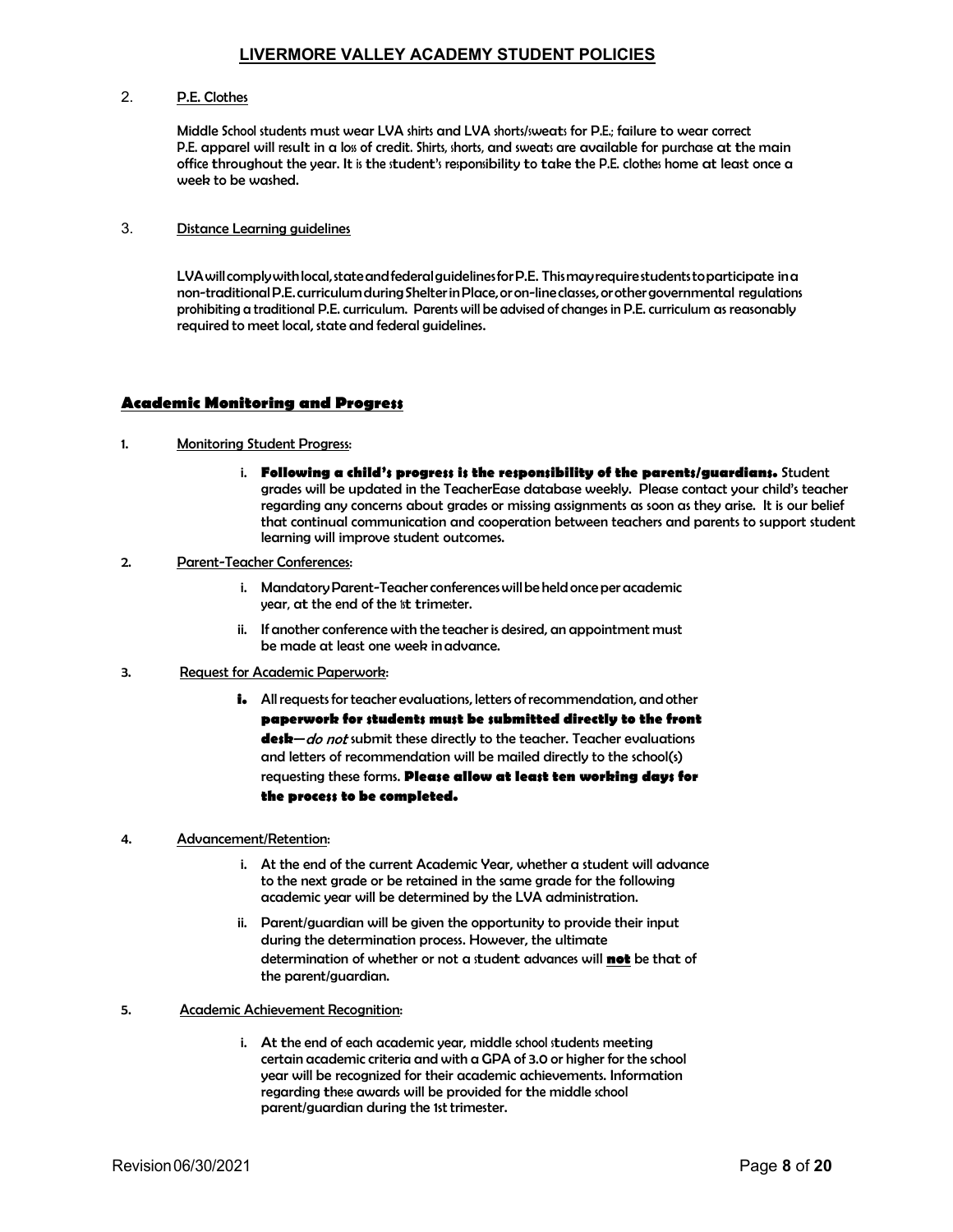# Homework, Tests, and Grades

These policies are general policies. In addition to these policies, students will be expected to comply with the rules established by their teacher(s).

1. Acknowledging homework assignments/projects is the student's responsibility.

**LIVERMORE VALLEY ACADEMY STUDENT POLICIES**<br>
Students in **and Grades**<br>
Students in 3<sup>rd</sup> – 8<sup>th</sup> grade must bring their planners to class daily. It is the responsibility.<br>
Acknowledging homework assignments/projects is the 8<sup>th</sup> grade to write the homework assignments/projects in his/her planner daily.

2. Homework must be turned in on the date it is due.

**LIVERMORE VALLEY ACADEMY STUDENT POLICIES**<br> **reformation Grade:**<br>
so are general policies. In addition to thee policies, students will be expected to comply with the rules<br>
by their teacher(s).<br>
Intervalor (see policies **LIVERMORE VALLEY ACADEMY STUDENT POLICIES**<br>
Dies are general policies, in addition to thee policies, students will be expected to comply with the rules<br>
dies are general policies, in addition to thee policies, students wi **LIVERMORE VALLEY ACADEMY STUDENT POLICIES**<br>
Dies are general policies. In addition to these policies, students will be expected to comply with the rules<br>
do by their teacher(s).<br>
Acknowledging homework assignments/project to the teacher. Homework that is not submitted on the due date will be considered late and the student's grade will be affected.

3. Homework must be done neatly.

Messy homework (illegible, stained, ripped) will affect a student's grade. The student will be given the opportunity to redo the homework for the following day, but will not receive full credit.

4. Skipping big projects is not permitted and doing so will result in an "incomplete" on the report card.

Students may not skip big projects for any subject! Skipping such a project will lead to an incomplete on the report card in that subject.

5. Year-end average grade of D or below in any subject is cause for a student to repeat a subject.

Acknowledging homework assignments/projects is the student's responsibility.<br>Students in 3<sup>rd</sup> – 8<sup>th</sup> grade must bring their planners to class daily. It is the responsibility of each student in 3<sup>rd</sup> – 8<sup>h</sup> grade to write required to attend a summer program or repeat the same level of that subject the following academic year.

6. Zero tolerance for cheating and plagiarism.

Cheating and plagiarism will not be tolerated and will result in the student receiving a zero. Parent/guardian will be notified. However, the student will still be required to redo the assignment/project in order not to get an "incomplete". A second time of cheating and/or plagiarism by a student will lead to suspension of the student.

7. Make-up tests.

Any student who has an *excused* absence for an illness or an emergency will either be given the opportunity to make up a test upon returning to school or be assigned make up work in place of the test. If a student is absent for other reasons such as a 'planned absence', he/she will not be making up a scheduled test, but may be given other work to complete, due upon the day of return.

8. No end-of-the-trimester extra credit work

Teachers may asign extra credit questions on individual assignments or tests at their own discretion.<br>However, **no extra credit work will be assigned** in any class during the last 2 weeks of a trimester.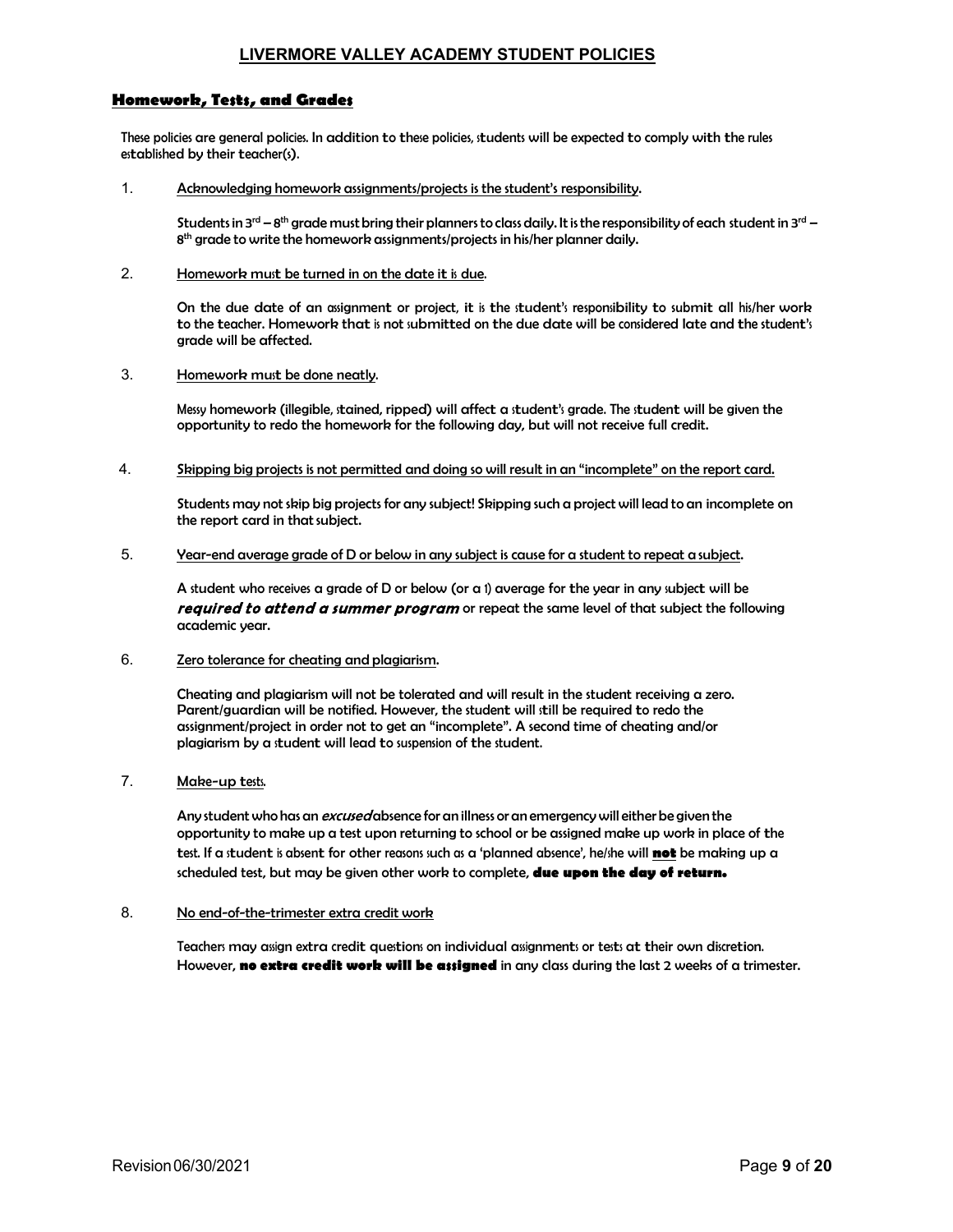# Use of Technology & Electronic Devices

### 1. Use of personal electronic devices is notallowed.

Students may not use personal cellular telephones and other personal electronic devices (including iPods, iPads, smart watches, other communication devices, or handheld gaming devices) while they are on the school premises. All such devices must be handed to the front desk at the **LIVERMORE VALLEY ACADEMY STUDENT POLICIES**<br> **Exchange of personal electronic devices is notallowed.**<br> **Budents may not use personal cellular telephones and other personal electronic devices<br>
<b>(including iPod, iPeds, imart LIVERMORE VALLEY ACADEMY STUDENT POLICIES**<br> **Cechnology & Electronic Devices**<br>
Use of personal electronic devices is notallowed.<br> **Students may not use personal cellular telephones and other personal electronic devices<br>
<b>** duration of that class. Any electronic devices that are not turned in at the beginning of the day will be confiscated and will only be released to a parent/guardian from an administrator. **LIVERMORE VALLEY ACADEMY STUDENT POLICIES**<br> **Use of Technology & Electronic devices is not dilowed.**<br> **1.**<br>
Use of personal electronic devices is not dilowed.<br> **1.**<br> **1.** Use of personal electronic devices is not dilowed **Example lectronic devices is notollowed.**<br> **Access to the Personal cellular telephones and other personal electronic devices any BPods, iPads, smart watches, other communication devices, or handheld gaming while they ore** 

Students who need to contact their parent/guardian between 7:00 A.M. - 6:00 P.M. must ask to use the phone at the front desk. Students will not be permitted to use the phone in the main office unless it is an emergency, or at the discretion of the LVA Administration or Staff.

Students bring electronic devices to LVA at their own risk. LVA is not responsible for any lost, stolen, or damaged devices.

#### 3. Computer and Internet Access

- 
- b. Internet Use and Abuse:

Students may not access the Internet via LVA computers without a teacher's permission. Students are not permitted to access (or attempt to access) websites deemed inappropriate by LVA. Doing so will be considered an abuse of Internet usage by the student.

Consequences for abuse of Internet usage are as follows:

- 1st time: student will be given a verbal warning and parent/guardian will be notified.  $\bullet$
- **Example 12rd time: student will be barred from the use of school computers without students of school computers for the computers without student wire student wire student will be decay to the computers without students i** students are of the school grounds;<br>the school grounds; the school grounds; the school grounds; the school grounds;<br>the school group of the school grounds; (or a school grounds; Danis Danis Danis Continues are of the schoo Student may are ceres the Internet via UAA computer without a teacher's permission.<br>The structure provident content via UAA computer to compute the structure of class of class of class of the stretch to compute the school 2nd time: student will be barred from the use of school computers for 7 calendar days and  $\bullet$ parent/guardian will be notified. This means that a student will not be permitted to use LVA computers for any reason, including homework.
- and parent/guardian will be notified. This means that a student will not be permitted to use LVA computers for any reason, including homework.

# 4. Internet and Social Media Use Off Campus or Outside Class Time

LVA is not responsible for a student's use of the Internet or any forms of social media (e.g. text messaging, Instagram, Snapchat, Facebook, email, etc.) when:

- $\bullet$
- $\bullet$
- students are in class on school grounds, using the Internet or social media without  $\bullet$ permission by a Teacher, LVA Staff or Administration (e.g., during class time for a nonclass purpose).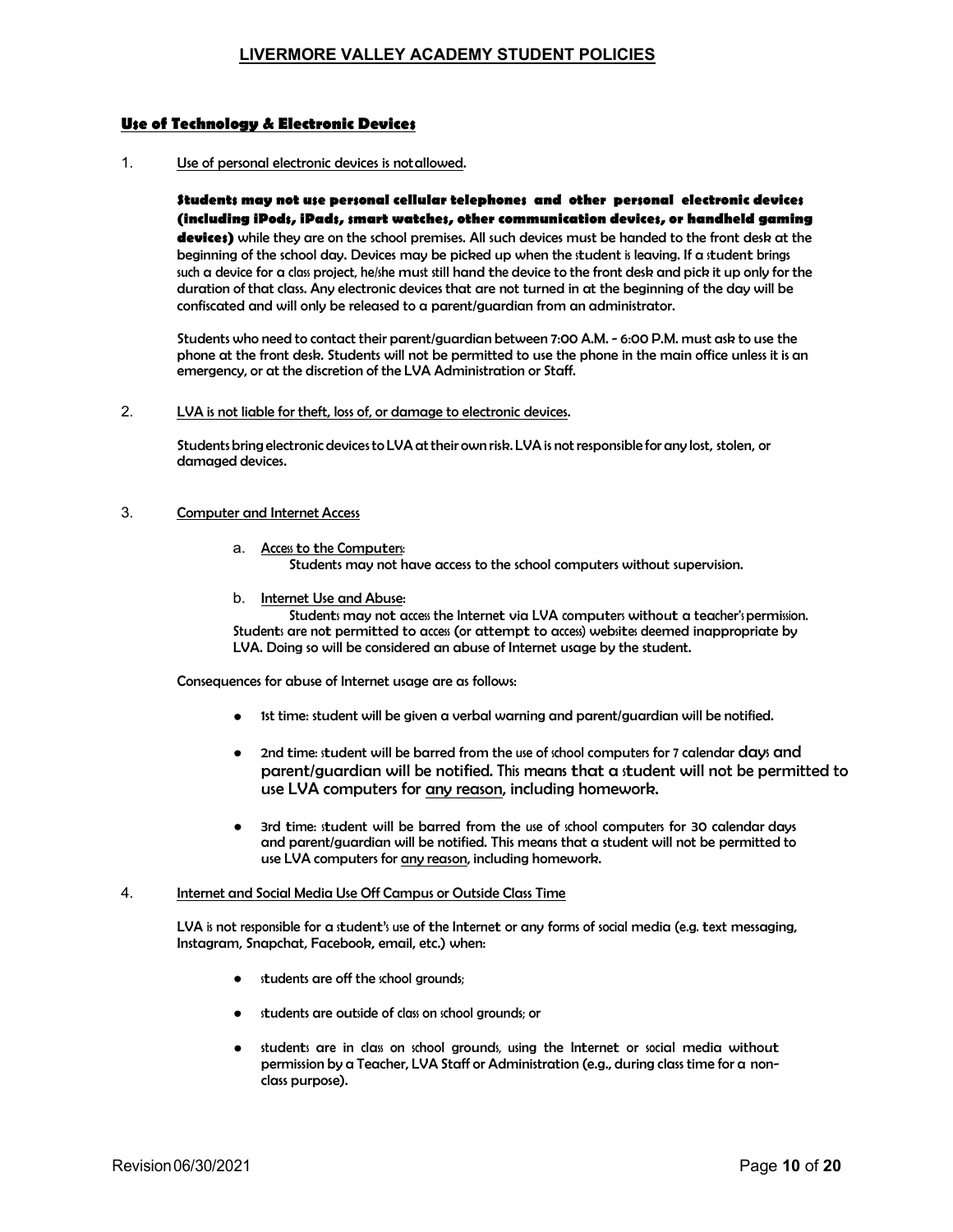LIVERMORE VALLEY ACADEMY STUDENT POLICIES<br> **Conduct – Parent/Guardian**<br>
A parent/guardian has tremendous impact and influence in shaping a child's academic performane<br>
conduct. LVA expects all parents/guardians at our scho A parent/guardian has tremendous impact and influence in shaping a child's academic performance and behavioral our school community.

Conduct — Parent/Guardian<br>
A parent/guardian and the parents/Guardian<br>
A parent/guardian has temendous impact and influence in shaping a child's academic performance and behavioral<br>
conduct. LVA expects all parents/guardia **Conduct — Parent!/Guardian**<br> **Conduct — Parent!/Guardian**<br>
A parent!/guardian has tremendous impact and influence in shaping a child's academic performance and behavioral<br>
conduct. LVA expects all parents/guardians at our Parents/guardians must exhibit appropriate behavior towards students, LVA staff and administrators, and other<br>parents/guardians at all times. Parents/guardians may not speak to or question any student, staff member, LVA administrator, or other parents/guardians in a threatening or intimidating manner. **Conduct – Parent/Guardian**<br> **Conduct – Parent/Guardian**<br>
A parent/guardian has tremendous impact and influence in shaping a child's academic performance and behavioral<br>
conduct. LVA expects all parents/guardians at our sc **LIVERMORE VALLEY ACADEMY STUDENT POLICIES**<br> **4** parent/guardian has tremendous impact and influence in shaping a child's academic performance and behavioral<br>
4 parent/guardian has tremendous impact and influence in shapin on school grounds while under the influence of drugs or alcohol, or when emotionally out of control. LIVERMORE VALLEY ACADEMY STUDENT POLICIES<br> **Conduct — Parent/Guardian**<br>
A parent/guardian has trenendous impact and influence in shaping a child's academic performance and behavior<br>
ordwict. UVA expect all praenti/guardian rdian has tremendous impact and influence in shaping a child's academic performance and behavioral<br>expecte different your staff and control to model appropriate behavior and to be good examples to<br>item munity.<br>Horn must ex

Parents/guardians must comply with instructions or directives from LVA staff and administrators while present on

Violation of this section may result in immediate expulsion of your child. At the discretion of LVA staff and/or administrators, other legal measures may be taken as deemed appropriate.

#### 1. General Parent/Guardian Policies

In general, parents/guardians shall:

- a. Arrive to school and pick their child(ren) up from school on time, every day.
- times, in words and in behavior.
- c. Refrain from holding conversations with the teachers and entering the classrooms during the academic school day (8:20 A.M.-3:10 P.M.) to talk to the teacher. Please make an appointment at the front desk or by emailing the teacher directly to schedule a conference time with the teacher. fis etion more yout in immediate expulsion and while a disretion of LVA staff and/or administrators,<br>real Derent/Guardian Policies<br>rearch from policies comments about the disretion of LVA staff and/or administrators,<br>real tion may reult in immediate expulsion of your child. At the discretion of LVA staff and/or administrators,<br>es may be tohen as deemed appropriate.<br>The area in and the students of the students, order in the second of the sec
- d. Refrain from holding conversations with the aides while the aides have the responsibility of supervising children (this is for each child's safety).
- e. Refrain from gossiping, using profanity, and using inappropriate language on campus (including the parking lots and sidewalks around school), on field trips, and during school events.
- 
- g. Follow LVA protocol for handling complaints by first seeking a resolution with the staff member involved in a positive and professional manner.
- h. Hold their child(ren) responsible and accountable for following all school rules and policies, respecting school property, completing all homework assignments, and coming to school every day on time.
- i. Read  $aII$  communications from LVA teachers, staff, and administrators and respond to all such communications promptly and appropriately.
- j. For the privacy of all students, parents/guardians are not to attend online classes for Kindergarten through 8th grade.

# 2. Student Files and TeacherEase Accounts

Parents/guardians must check the files of their student(s) or TeacherEase accounts (for middle school students)<br>on a daily basis. Under no circumstances are parents/guardians permitted to check the files of any other d. Refrain from holding converactions with the aides while the aides have the responsibility of<br>supervising online (this is for each child's vafety).<br>
Prefraint from gostiping, using proferrity, and using inappropriate lan student. If caught, you will receive a warning from the LVA Administration.

3. Lunches/Snacks

Parents/guardians must ensure that their child(ren) have enough healthy snacks and lunch for the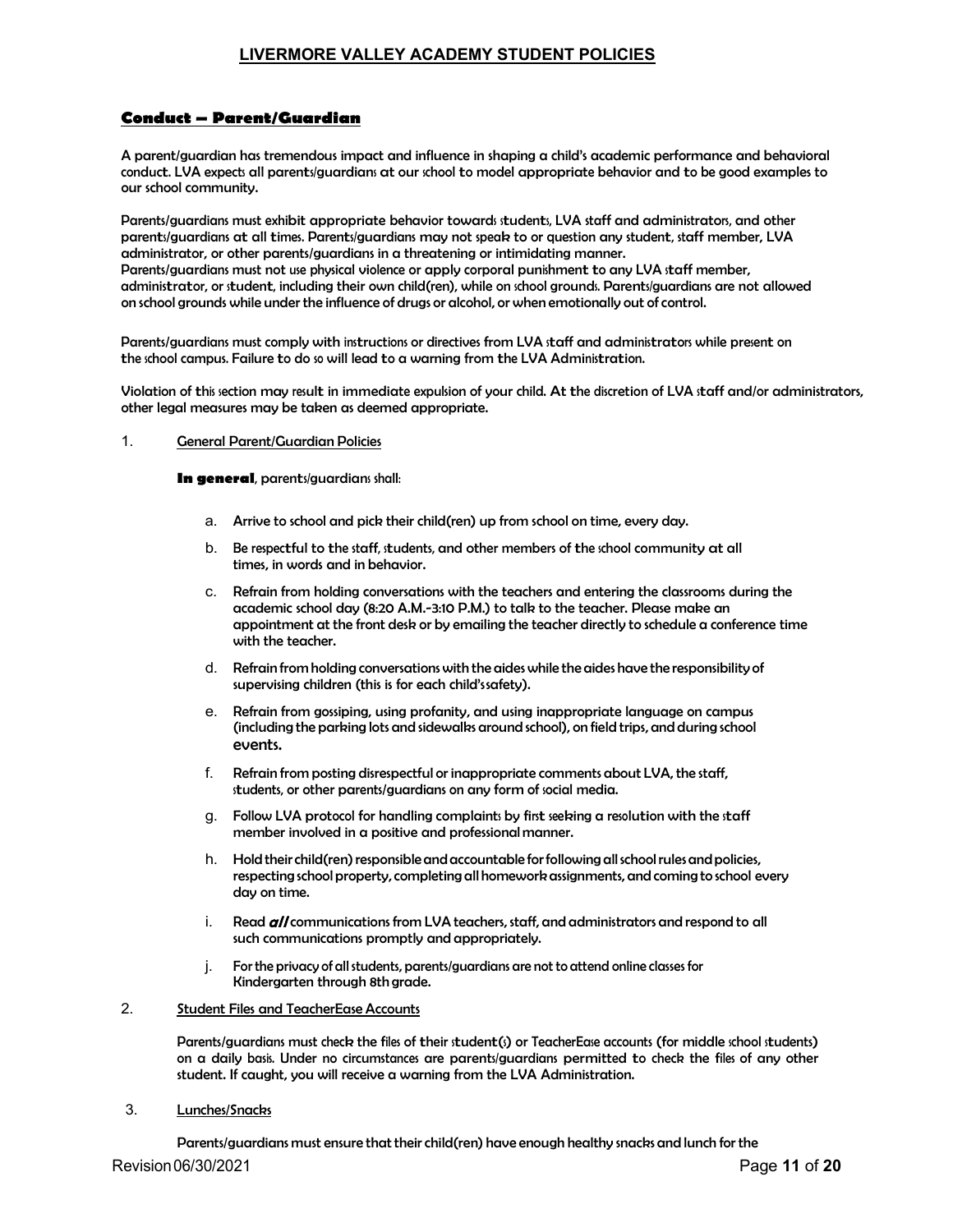# duration of their stay at school. Please note that students may not have gum, energy drinks, or sodas at school.

LVA provides food warm-up services for student lunches. Warm-ups are microwaveable foods that can be heated up in under a minute. These must be sent in microwaveable containers (non- glass, non-metal). Warm-ups are not food items that require cooking, mixing, boiling water, transferring of dishes, or a heating time longer than a minute. In the event that a child forgets his/her lunch at home, LVA will serve that day's school lunch to the child and bill the parent/guardian. LIVERMORE VALLEY ACADEMY STUDENT POLICIES<br>
duration of their stay at xhool. Please note that students may not have gum, energy<br>
drinks, or sodas at sthool.<br>
LVA provides food warm-up services for student lunches. Warm-ups

### 4. Complaints or Concerns

and concerns, parent/guardian shall use the following procedure(s):

- If the complaint or concern is about a teacher, present your complaint or concern either in person or by email to an administrator. (If you are not certain about which administrator to communicate with, contact the main office, briefly explain the problem or concern, and you will be provided with an appropriate administrator's email address or the procedure to make an appointment with an appropriate administrator.) The administrator will either direct you to communicate directly with the teacher, or the administrator will respond to your complaint or concern directly. is in under a minute. These must be sent in microwavelele containes (non-glass, non-metal). So so a more than the substitute of this difference in the origin method. In the origin difference of the origin and minute. In th communicates with, contact the main office, *brefty* exploidin the problem or concern, and you will concerned trip any computed communicate diministrator, 's mail address or the procedure to mole or appointment with an app
	- If the complaint or concern is about a **staff member** other than a teacher, present your complaint or concern either in person or by email to an administrator. The administrator will either direct you to communicate directly with the staff member, or the administrator will respond to your complaint or concerndirectly.
	- If the complaint or concern is about a member of LVA administration, contact the front desk complaint or concern. Present your complaint or concern either in person or by email to the administrator. The administrator will respond to your complaint or concern directly.
	- After following the above, if your complaint or concern remains unresolved, you may

request a meeting by the full administrative staff, who will review all materials generated during the prior resolution attempts. You will be provided with a written decision within a reasonable time (as determined by LVA Administration).

# 5. Student Conduct Off Campus

Unless on any school related field trip/activity/camp, LVA is **not** responsible for the conduct or behavior of<br>students at any time when students are not on the LVA campus. This includes online/social media activities, texting, phone calls, letter/note exchanges, outside gatherings, etc.

For online classes, parent/guardian need to provide their student/child with private learning space during online class time

# NO TEACHER REQUESTS

Each summer, the LVA Administration spends a long time carefully planning the class rosters assigned to each teacher. Many details are taken into account such as boy/girl ratio, the ratio of new LVA students to those that or continue of the total personality of the model in the control of the the interest the wise completion of the interest the interest the interest of the interest of the individual students, and the model of the doministr have been attending LVA, the personalities of the individual students, and the feedback from the previous<br>teachers, because it is the strong belief of the LVA Administration that the class rosters should be designed with t best interest of the entire student body in mind. Individual teacher requests of parents will not be taken into • After following the above, if your complaint or concern remains unresolved, you may<br>request conseited with a which administration is external during the prior residuation attempts. You will be provided with a written d consideration in planning the class rosters. No exceptions will be made. Once the school year starts, a student's<br>classroom assignment will not be changed, unless administration sees fit.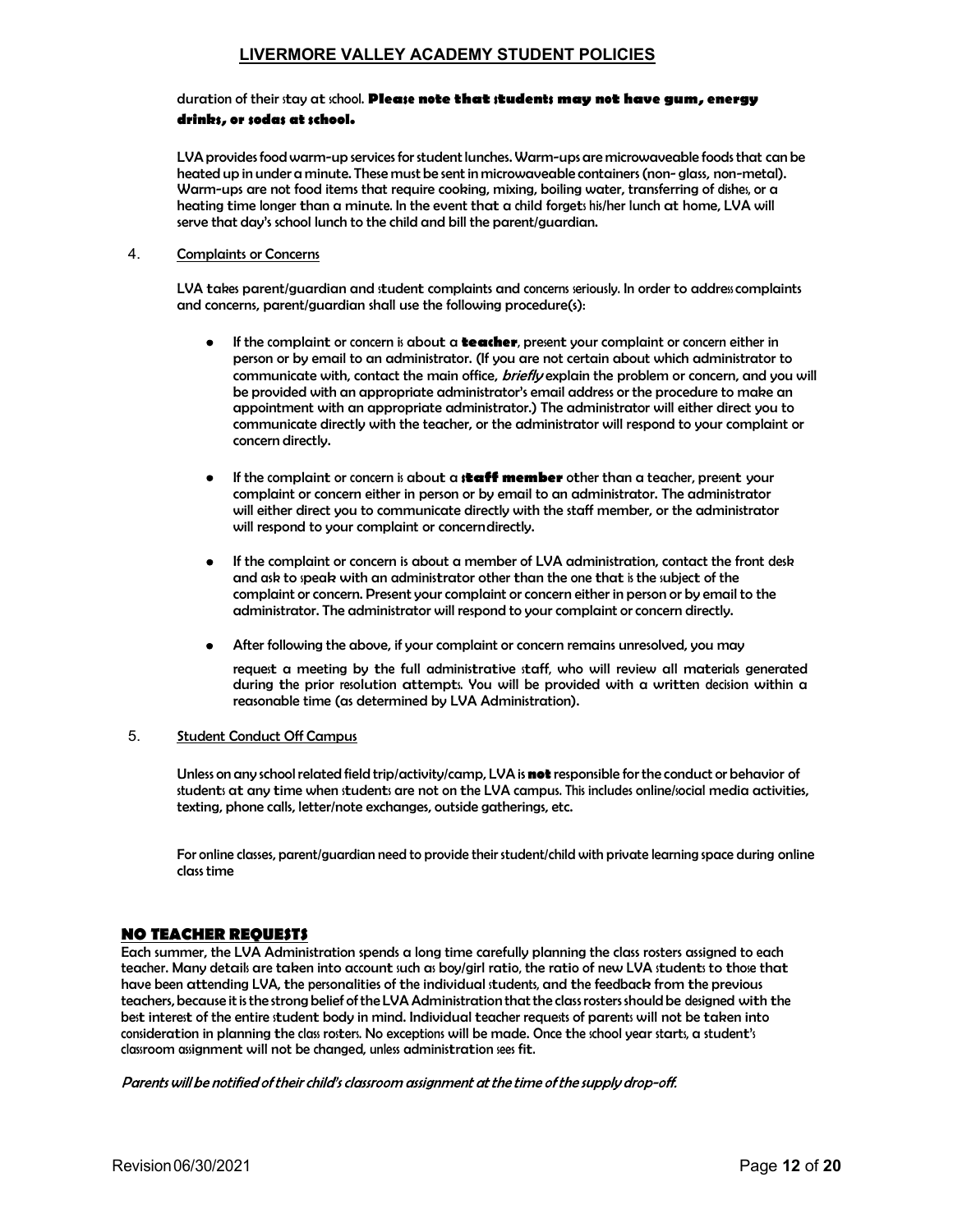# Dress Code

Students must come to school looking clean and dressed respectably and in school-appropriate clothing. This means:

- clean and well-kempt hair.
- no dirty clothes.
- no saggy pants/ no tight pants/ no pajamas (unless for Pajama Day at school).
- no spaghetti straps/no tank tops/ no low-cut shirts or shirts that show the stomach or midriff.
- **LIVERMORE VALLEY ACADEMY STUDENT POLICIES**<br>sto short looking dean and dressed repectably and in shool-appropriate dothing. This means:<br>clean and well-kempt hair.<br>mo siggy pants/ no tight pants/ no pajamas (unles for Pajam they lay flat along the outer thigh with arms extended straight down from the shoulders). **LIVERMORE VALLEY ACADEMY STUDENT POLICIES**<br>sto xhool looking dean and dressed repectably and in xhool-appropriate dothing. This means:<br>clean and well-kempt hair.<br>mo aggy pants/ no tight pants/ no pajamas (unles for Pajama **LIVERMORE VALLEY ACADEMY STUDENT POLICIES**<br>sto xhool looking dean and dessed respectably and in xhool-appropriate dothing. This means:<br>clean and well-kempt hair.<br>mo dirty clothes.<br>no aggy pants in the the parts in polyama
- must not be ripped.
- office.
- no offensive clothing or accessories.
- no gang-related clothing/ no clothing containing weapon graphics/political views/or religious symbols/ no trench coats.
- no heavy make-up (unless for a special occasion such as performances).
- appropriate shoes <u>must</u> be worn at all times, including during P.E. clases/activities. Flip-flops, open-toed shoes, and high heels should not be worn to school. Absolutely no roller skate shoes.

no dirty clothes.<br>
no saggy pants' no tight pants' no pojamas (unles for Pajama Day at shoo).<br>
no spaghetti strap/ino tank top:/ no low-cut shirts or shirts that show the stomach or<br>
minimilifit.<br>
no minimilifit or "short If a student violates the dress code, his or her parent/guardian will be contacted. Before a student is permitted to attend class, the parent/guardian will be required to either pick the student up from school (resulting in an unexcused absence) or to bring appropriate clothing to school (for the child to change into). • sint or dress must be worn with legging/biles shorts/ opeque tights undernacht. Tights<br>
• mo hots or hoodies in the classroom. Hots will be confincated and taken to the main<br>
office.<br>
• no offensive clothing or accessor • no offersive clothing or accessories.<br>• no gang-related otothing (no dothing containing weapon graphic/political view/or religious<br>• symbol/ no trench coots, mat be worn at oil times, including during PE. diselectivities • no heavy make-up (unies for a special occasion such as performances).<br>• oppropriate shoes <u>mult</u> be wom at all time, including during Direction controls open-tood shoes and high heek should not be worn to shool. Abiolute

# Conduct – Students

their teacher(s).

1. Students must be prepared for class each day.

Students must come to class on time and prepared (with a pencil, eraser, notebook, book, that class. Once class has started, students will not be allowed to leave for materials.

2. Students must clean up after themselves.

student being assigned to clean-up duty during recess.

3. Students may not share their snacks or lunches with others.

Due to food allergies, dietary restrictions, and religious reasons, students are not allowed to share their snacks or lunches with other students.

Revision06/30/2021 Page 13 of 20 dominate may not bring to students will also be expected to comply with the rules and policies established by<br>their teacher of bring to students must be prepared for class each day.<br>Students must come to class or time and for a class project. Fidget spinners are only to be used for medical reasons and may be confiscated if the student is not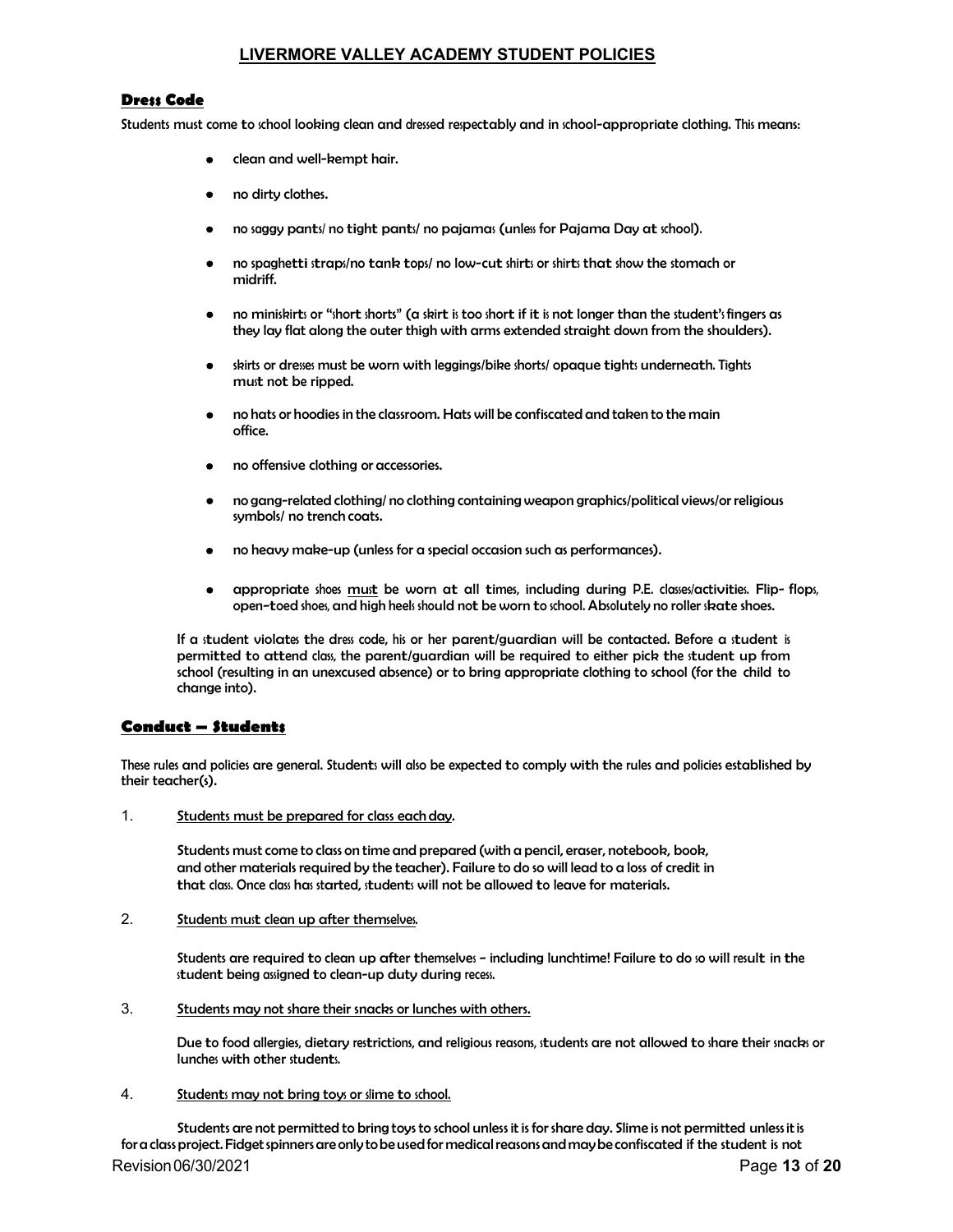4. If you break it, you pay for it!

LIVERMORE VALLEY ACADEMY STUDENT POLICIES<br>using it appropriately.<br>4. If you break it, you pay for it!<br>A student who breaks, vandalizes, or destroys school property or the property of othe<br>to pay for all repairs/replacement A student who breaks, vandalizes, or destroys school property or the property of others deliberately will have to pay for all repairs/replacement. In the event that a child places a belonging in a common area and the item is damaged, the LVA Administration reserves the right to make a fair decision on who will be the responsible party for the repairs/replacement of the item. **LIVERMORE VALLEY ACADEMY STUDENT POLICIES**<br>
Student who breaks, vandalizes, or destroys school property or the property of others deliberately will have<br>
to pay for all repair/sreplacement. In the event that a child place **LIVERMORE VALLEY ACADEMY STUDENT POLICIES**<br>
Artundent chip by any for it!<br>
Artundent chip by any for it!<br>
Artundent chip breaks, condities, or destroy, school property or the property of orther deliberately will have<br>
to

5. If it isn't yours, don't touch it or use it!

- 
- another student's supplies, lockers, backpacks, lunch bags, or other belongings without permission from that student

parent/guardian will be notified, and the student may be suspended (see guidelines P.13-14).

#### 6. Stay in designated areas during recess and lunch.

Each student must stay in supervised areas during recess and lunch. Refusal or failure to do so will cause that student to be sent to the main office and lose the next recess.

As to this section only, the consequences are:

- 1st time: lunchtime detention
- 2nd time: after-school detention and parent/guardian are notified
- 3rd time: suspension

#### 7. Unacceptable behavior:

The following rules include examples of the types of behavior unacceptable at school and during schoolrelated activities such as field trips. Other inappropriate behaviors will also lead to consequences, even if not specifically listed. It is important that all students read this section carefully and have a clear understanding of the rules and possible consequences. Any student caught searching through, using or stealing someone eles's belongings will be sent to the office,<br>parent/guardian will be notified, and the student may be suspended (see guidelines P.13-14).<br>Stay in designated **Each student must step in any of the behavior student engage and lunch. Refusal or folliture to do so will cause that<br>tudent to be sent to the main office and los the neat reces.<br>As to this section only, the consequences** Each student must stop in supervised creas: during recess and lunch. Refusal or failure to do so will cause that<br>that the best set to the main office and lost the matterces.<br>As to this section only, the consequence stress<br>

understanding a rule or not knowing about it is not an acceptable excuse for misbehavior. STUDENTS WILL BE HELD ACCOUNTABLE FOR THEIR CONDUCT DURING SCHOOL HOURS AND AT ANY SCHOOL-SPONSORED EVENTS.

immediately. LVA Administration will use its discretion in determining the consequence for action, based on<br>the degree of severity and/or previous patterns of behavior of the student. Appropriate consequences may include loss of a field trip privilege, suspension, or expulsion.

a. Bullying

What Is the Definition of Bullying?

Bullying happens when someone harms, scares, threatens, be little or any other type of inappropriate behavior towards another person on purpose. Usually, bullying happens on a consistent basis. Here are a few examples of what MUST NOT happen at school -

- Punching, shoving, and other acts that hurt people physically
- Spreading rumors about people  $\bullet$
- Keeping certain people out of a "group"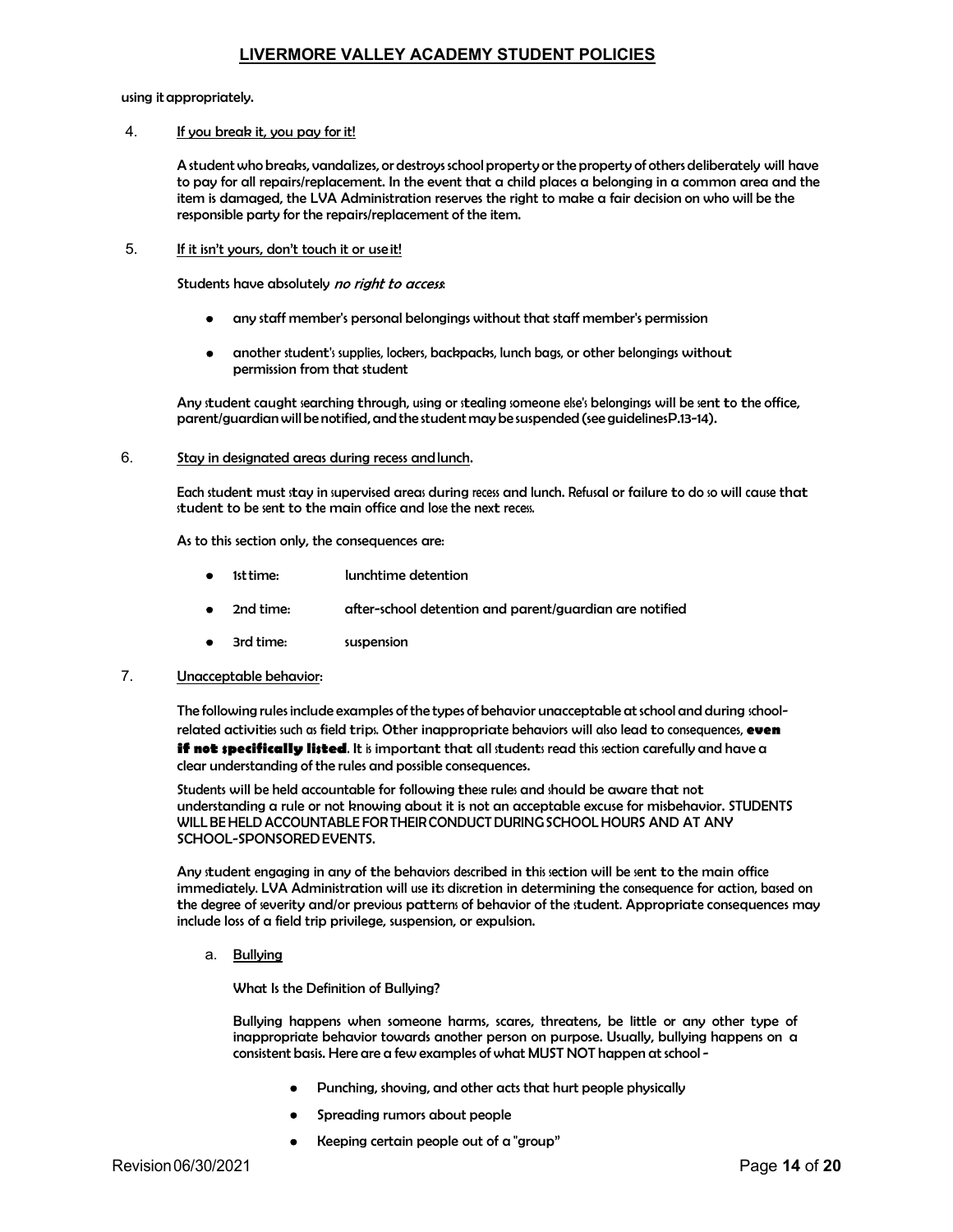- 
- RE VALLEY ACADEMY STUDENT POLICIES<br>Teasing people in a mean way<br>Getting certain people to "gang up" on others. Verbal, nonverbal, visual,<br>written or physical victimization, including hazing, that have the purpose or<br>effect RE VALLEY ACADEMY STUDENT POLICIES<br>Teasing people in a mean way<br>Getting certain people to "gang up" on others. Verbal, nonverbal, visual,<br>written or physical victimization, including hazing, that have the purpose or<br>effect written or physical victimization, including hazing, that have the purpose or effect of causing injury, discomfort, fear, or suffering to another student. RE VALLEY ACADEMY STUDENT POLICIES<br>Teasing people in a mean way<br>Cetting certain people to "gang up" on others. Verbal, nonverbal, visual,<br>written or physical victimization, including hazing, that have the purpose or<br>effect RE VALLEY ACADEMY STUDENT POLICIES<br>Teasing people in a mean way<br>unitation or physical victimization, including hazing, that have the purpose or<br>effect of causing injury, disconnfort, fear, or suffering to another student.<br> RE VALLEY ACADEMY STUDENT POLICIES<br>Teasing people in a mean way<br>unitaten or physical victimization, including hazing, that have the purpose or<br>effect of causing injury, discomfort, fear, or suffering to another student.<br>Re Teasing people in a mean way<br>Cecting certain people to "gong up" on others, Verbal, nonverbal, visual,<br>Certing certain people to "gong up" on others, Verbal, nonverbal, visual,<br>emitted or denancial injury, discomfort, fear
- Repeated remarks of a demeaning nature that have the purpose or effect of causing injury, discomfort, fear, or suffering to another student.
- Implied or explicit threats concerning one's grades, achievements, property, etc.
- purpose or effect of causing injury, discomfort, fear, or suffering to that student.
- offensive, or hostile learning environment.
- discomfort, fear, or suffering.

Bullying also can happen online or electronically. Cyber bullying is when children or teens bully each other using the Internet, mobile phones or other cyber technology. This can include:

- phone messages
- Posting nasty pictures or messages about others on social media
- Using someone else's username to spread rumors or lies about someone.

**Bullying will not be tolerated at LVA.** If you see it happening, report it to any staff member immediately. In the event of cyber bullying, the hurtful emails, texts, photos, etc. must be brought to school as evidence.

b. Harmful or Unwanted Physical Contact

Students may not intentionally hurt or injure any other person, threaten or attempt to do so.

Students are not permitted to touch any other person in any manner that is inappropriate or offensive.

Any student who violates this policy by coming into physical contact with any other person will be subject to discipline.

c. Disruptive behavior

Any behavior that disrupts teaching or learning is not permitted. Such behavior includes:

- excessive talking or playing in the classroom
- gum, food, or drink in undesignated areas
- spreading rumors
- making obscene or vulgar gestures
- disrespectful behavior
- d. Displays of affection

Students are not permitted to engage in displays of affection, including kissing, hand- holding, having inappropriate physical contact, or engaging in inappropriate hugging. Students are not permitted to refer to other students as their "boyfriend" or "girlfriend". Students are not permitted to touch any other person in any manner that is inappropriate or<br>My student who violotes this policy by coming into physical contact with any other person<br>will be subject to discipline.<br>Disruptiv

violation of this section.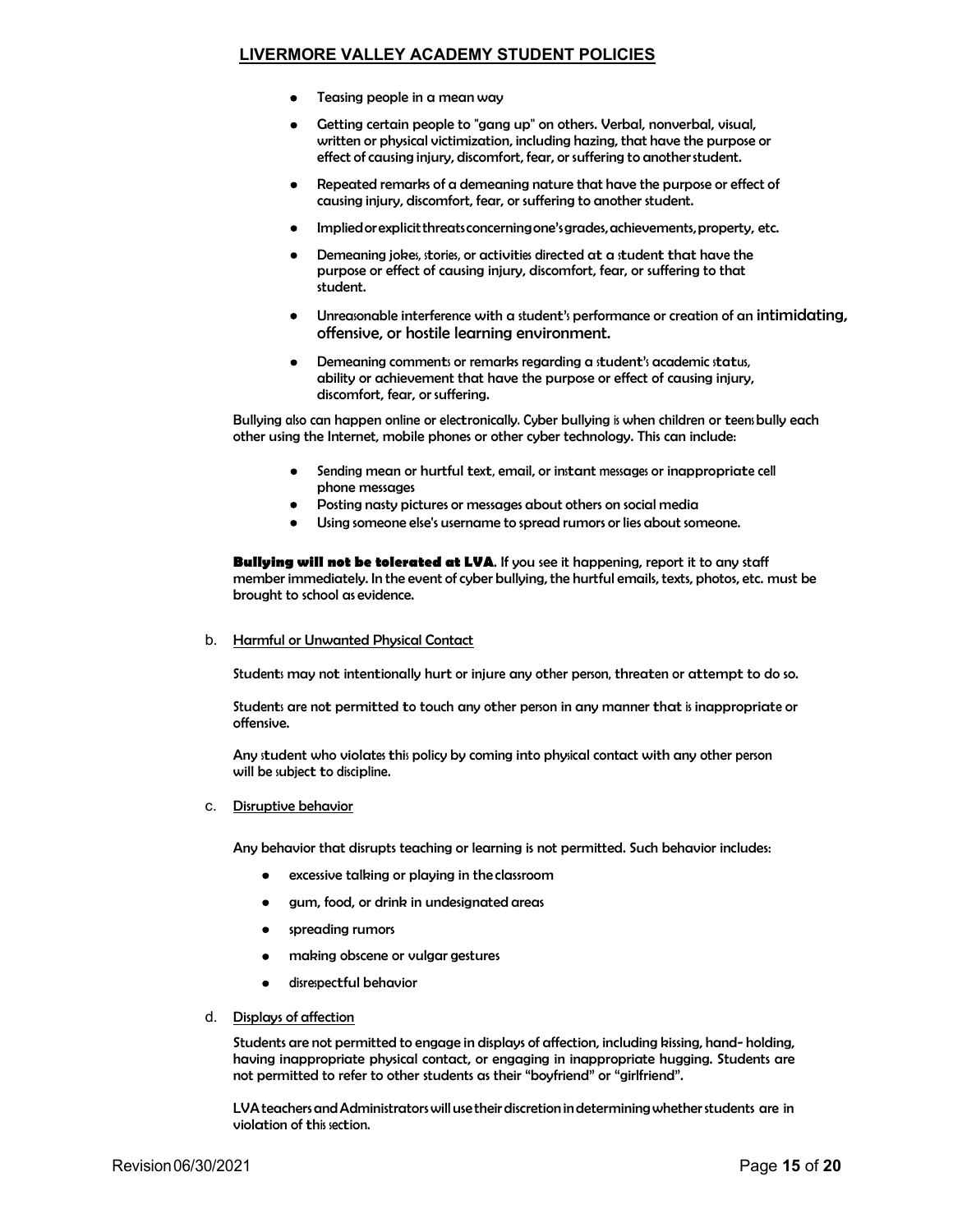# Discipline, Suspension and Expulsion

**Discipline, Suspension and Expulsion**<br>At the discretion of LVA Administrators and teachers, a student's violations of the Student Conduct rules will be<br>enforced as follows:<br>1. For engaging in Disruptive Behavior, Displays enforced as follows: **LIVERMORE VALLEY ACADEMY STUDENT POLICIES**<br> **Sighline, Surgension and Expulsion**<br>
end disretion of LVA Administrators and teachers, a student's violations of the Student Conduct rules will be<br>
1. For engaging in Disruptiv RE VALLEY ACADEMY STUDENT POLICIES<br> **d Expulsion**<br>trators and teachers, a student's violations of the Student Conduct ruleswill be<br>
<u>ive Behavior, Displays of Affection, Unauthorized Use or Touching of<br>
student will be sen</u> RE VALLEY ACADEMY STUDENT POLICIES<br> **Expulsion**<br>
trator and teacher, a student's violations of the Student Conduct rule will be<br>
ive Behavior, Displays of Affection, Unauthorized Use or Touching of<br>
mg to Clean Up<br>
student RE VALLEY ACADEMY STUDENT POLICIES<br> **Expulsion**<br>
trator and teacher, a student's violation of the Student Conduct rule will be<br>
ive Behavior, Displays of Affection, Unauthorized Use or Touching of<br>
student will be sent to

Student Property, Failing to Clean Up

#### 1st time:

- $\checkmark$  student will be sent to the main office
	-
- 2nd time:
	-
	- $\checkmark$  parent/guardian will be notified
- $\checkmark$  detention 3rd time:
	-
	- $\checkmark$  parent/guardian will be notified
	- $\checkmark$  student may lose a field trip privilege
	- $\checkmark$  suspension or expulsion

### 2. For Bullying, Stealing, or Harmful/Unwanted Physical Contact:

#### 1st time:

- $\checkmark$  Student will be sent to the main office
- $\checkmark$  Parent/guardian will be notified
- $\checkmark$  Conference with parent/guardian, teachers and LVA Administration
- $\checkmark$  Detention, suspension, or expulsion

# 2nd time:

- $\checkmark$  student will be sent to the main office
- $\sqrt{\ }$  parent/guardian will be notified
- $\checkmark$  conference with parent/guardian, teachers and LVA Administration
- $\checkmark$  suspension or expulsion

LVA reserves the right to expel children who are harmful to others or for persistent and serious misbehavior, including continuous disrespect towards LVA staff members.

2nd time

2nd time: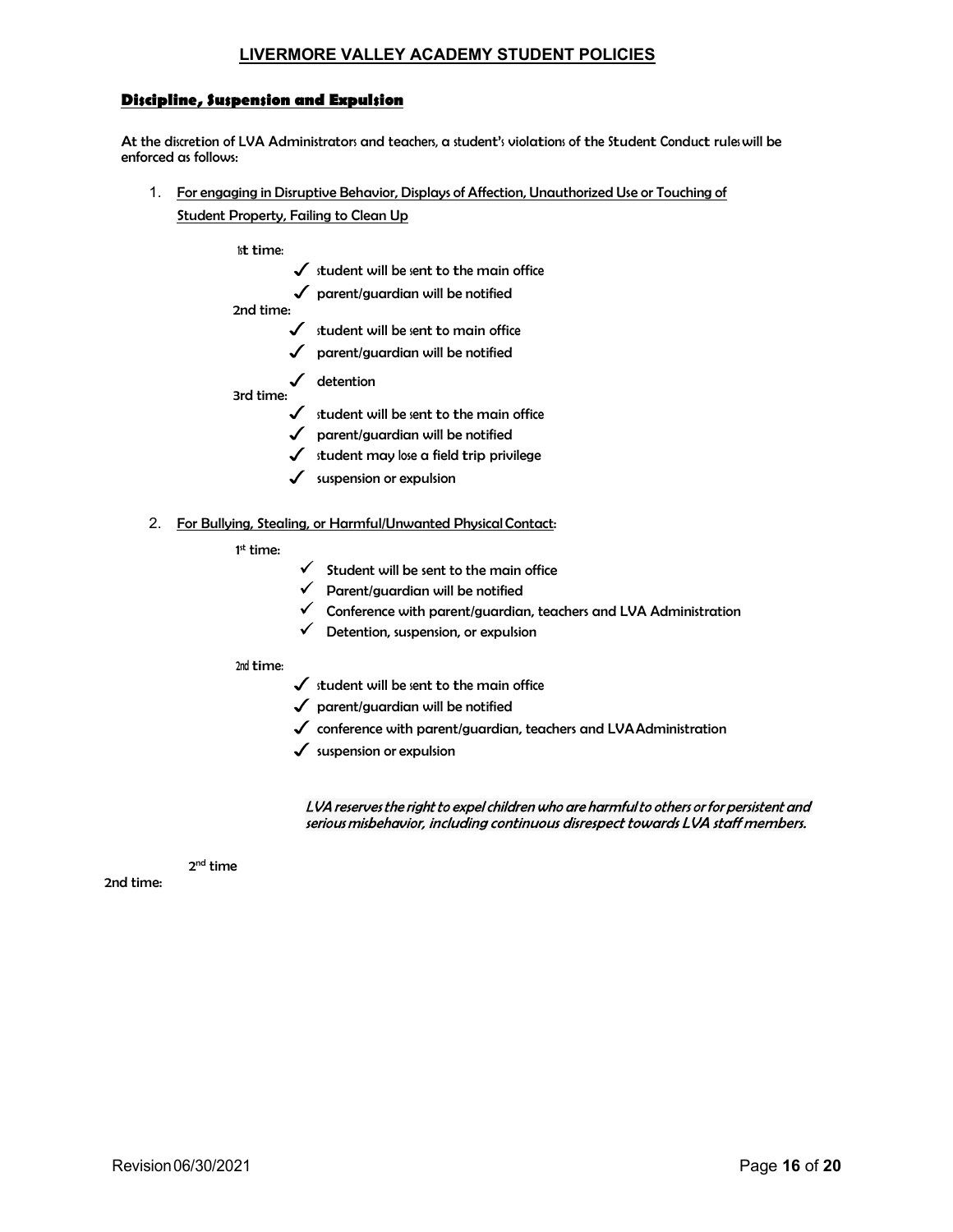# Insurance and Medical Issues

1. Insurance

<u>LIVERMORE VALLEY ACADEMY STUDENT POLICIES</u><br>Insurance<br>Insurance<br>It is the responsibility of the parent/guardian to provide adequate health and accident insurance<br>coverage for their children. **Parent/guardian agrees to not** coverage for their children. Parent/guardian agrees to not hold LVA and its employees accountable for injuries and illnesses that occur at school or on school-sponsored activities.

2. Medication

LIVERMORE VALLEY ACADEMY STUDENT POLICIES<br>
Insurance<br>
Insurance<br>
It is the responsibility of the parent/guardian to provide adequate health and accident insurance<br>
it is the responsibility of the parent/g**uardian agrees to** LVA does not have health care professionals on staff. LVA employees, staff and administrators will not administering<br>administer prescribed medication to students without a completed *Instructions for Administering* Medication form completed by the parent/guardian. Prescription medication must be given to the main **LIVERMORE VALLEY ACADEMY STUDENT POLICIES**<br> **See and Medical Issues:**<br>
Insurance<br>
It is the responsibility of the parent/guardian to provide adequate health and accident insurance<br>
cecounteble for injuries and illnesses t with written dosing instructions. It is the parent/guardian's responsibility to replace expired prescription medication. No medication (Tylenol, allergy eye drops, anti-acids, and Benadryl, etc.) may be administered without a prescription. LIVERMORE VALLEY ACADEMY STUDENT POLICIES<br>
Insurance<br>
Insurance<br>
It is the responsibility of the parent/guardran to provide adequate health and accident insurance<br>
the tree responsibility of the parent/guardran agrees to n **Example 18 Medical listes:**<br>
Insurance<br>
Interactions<br>
It is the responsibility of the parent/guardian to provide adequate health and accident insurance<br>
coverage for this children. **Parent/guardian speech to a heale LVA a** ance<br>**ees**<br>will not<br>i*ng*<br>to the main<br>de **expired**<br>enadryl, etc.)<br>for minor injuries. An<br>. An injury is<br>. An injury is<br>my head dominiter precribed medication to students without a completed *insturtion* for Administering<br>Medication for mompleted by the parent/quardian, precription medication mut be given to the main<br>office by the parent/guardian o

injury will be considered minor if it can be treated by ice and/or band aids.

Minor injuries will not be reported to parents by LVA staff or Administration for grades  $f<sup>t</sup> - 8<sup>th</sup>$ . An injury is "minor" where it can be treated by ice and/or band aids, and does not involve head injuries. Any head injury, regardless of severity, will be reported to parent/guardian.

#### Reporting of Injuries and Medical Treatment:

Students are responsible for reporting injuries to the main office or to any LVA staff member *immediately.* 

# Students with Special Needs

1. Special Education/Special Needs

your child has special needs or requires special education as designated in an IEP (Individualized Education Plan), by signing this School Policy document, you warrant and guarantee that you have met with our LVA Administration and your child's admission has been approved. Failure to disclose that your child has special needs or requires an IEP may result in your child's admission to be denied or withdrawal may be required. Students are responsible for reporting injuries to the main office or to any LVA staff member<br>
firmredictely.<br> **Special Education:**<br>
Special Education:<br>
Special is divariant Needial Needs<br>
U.V.A does not hove teaches train **shouted is a speed or treat such students.** The speed of the speed of the speed of the control of does not than of the such students trianded to evaluate such a long-term child the speed need or treat such assistance of t LVA does not have technes trained to educate students with special excepts or choic regulies pecial continues in the child of such assignments, your child has special need or who requires special education of designated in

2. Slingerland Education

LVA is an authorized Slingerland® School with trained staff to identify learning differences such as dyslexia in students. Once identified, LVA will recommend and provide a learning plan for a student. This plan will be presented, discussed and agreed upon with the Parent/Guardian.

3. Students with Temporary or Permanent Medical Issues or Conditions

LVA does not have teachers or staff trained or qualified to attend to the needs of students with

permanent basis, speak with the school district where your child will/would attend public school to learn more about the services that may be available for your child.

your child should not attend school.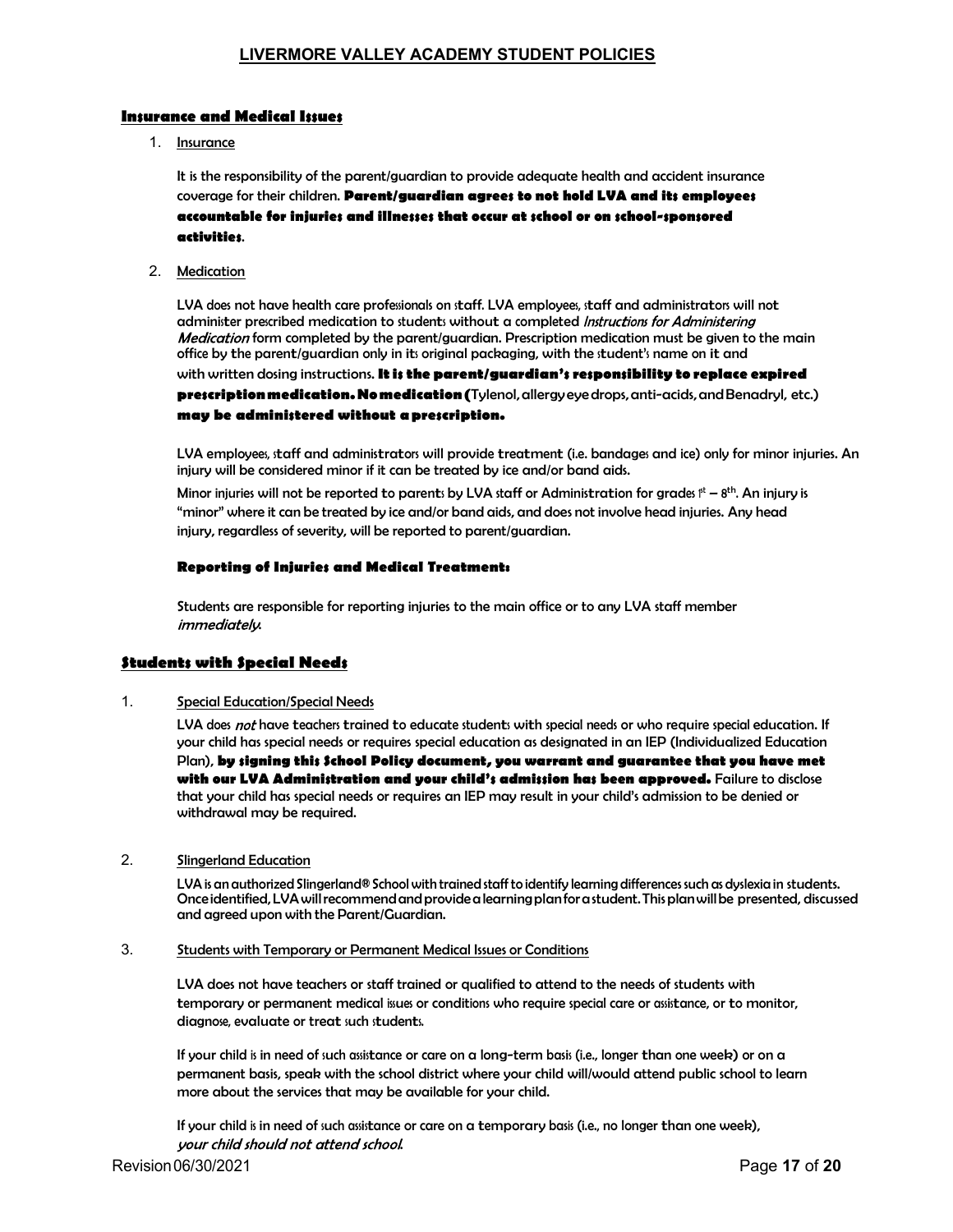LVA Administration reserves the right to a) refuse admission to or b) refuse continued enrollment of any student under this Section (1 and 2) if:

- the parent/guardian fails to disclose that a student has special needs such that the student requires an IEP.
- that the student requires special care or assistance.
- **TERMORE VALLEY ACADEMY STUDENT POLICIES**<br>tration reserves the right to a) refuse admission to or b) refuse continued enrollment of any<br>this Section (1 and 2) if:<br>the parent/guardian fails to disclose that a student has sp The parent of the parent of the parent of the parent of the parent of the parent of the parent of the parent of the parent of the parent of the parent of the parent of the parent of the parent of the parent of the parent o **ERMORE VALLEY ACADEMY STUDENT POLICIES**<br>ration rearves the right to a) refuse admission to or b) refuse continued enrollment of any<br>this Section (1 and 2) if:<br>the parent/guardian fails to disclose that a student has speci  $\bullet$ care or assistance.
- in the sole discretion of LVA Administration, LVA determines that a student should not  $\bullet$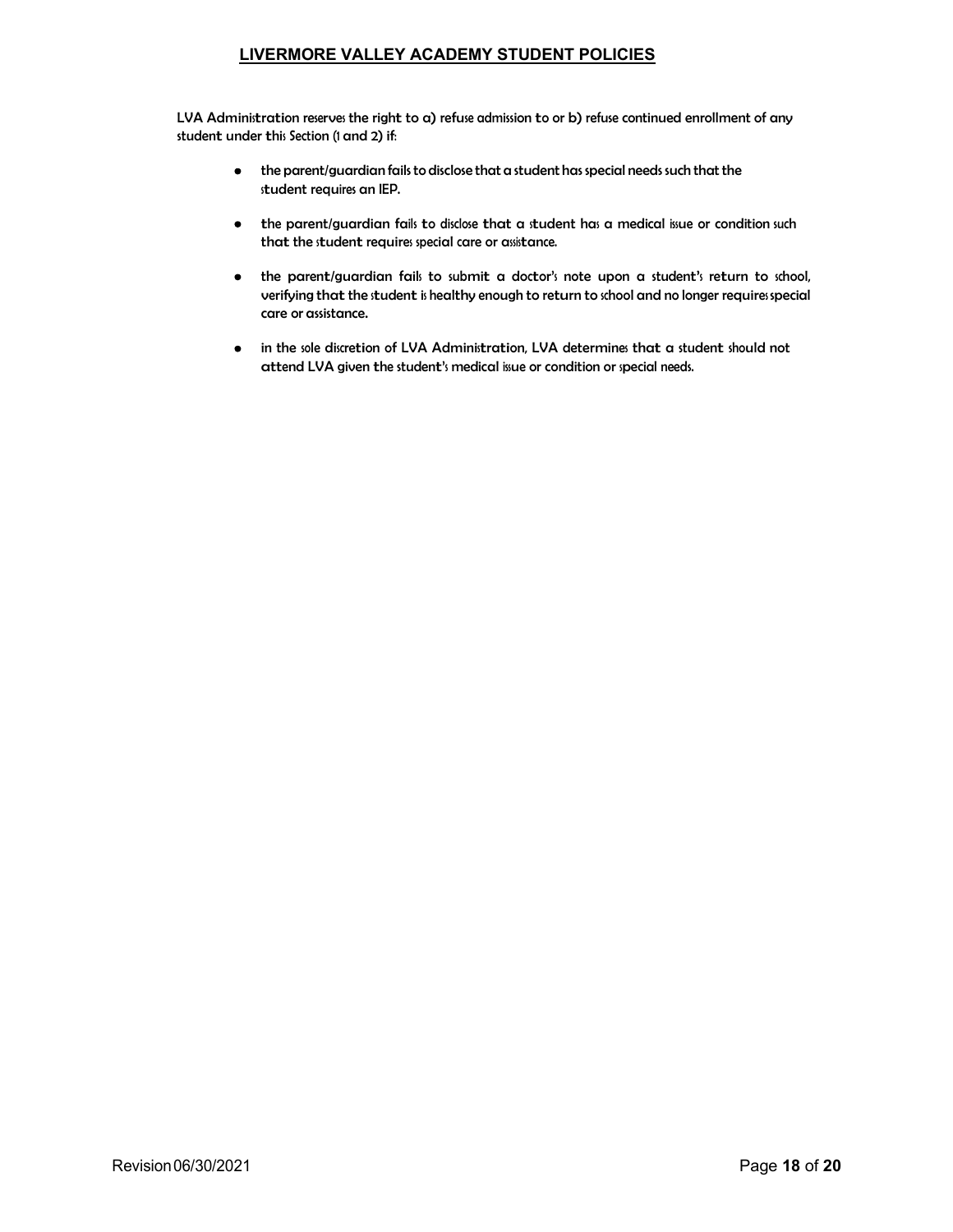# **Searches**

LIVERMORE VALLEY ACADEMY STUDENT POLICIES<br>3earches<br>To protect the safety and welfare of students and school personnel and to maintain order and discipline, LVA<br>Administration may interview students and/or search a student' **EIVERMORE VALLEY ACADEMY STUDENT POLICIES**<br> **Searches**<br>
To protect the sofety and welfare of students and school personnel and to maintain order and discipline, LVA<br>
Administration may interview students and/or search a s personal belongings, includes but is not limited to, purses, book bags, sport bags, electronic devices, books, folders, clothing and other personal items. A search would occur whenever a teacher or LVA Administrator has reasonable **Searches**<br> **Searches**<br> **Searches**<br>
To protect the safety and welfare of students and school personnel and to maintain order and discipline, LVA<br>
Administration may interview students and/or search a student's desk, locker **Searches**<br> **Searches**<br>
To protect the safety and welfare of students and school personnel and to maintain order and discipline, LVA<br>
Administration may interview students and/or search a student's desk, locker, and person **INTERMORE VALLEY ACADEMY STUDENT POLICIES**<br> **Searches**<br>
To probact the scriety and welfare of students and school personnel and to maintain norder and discipline, LVA<br>
Administration may interview student and/or search a **EIVERMORE VALLEY ACADEMY STUDENT POLICIES**<br> **Searches**<br>
To protect the safety and welfare of students and school personnel and to maintain order and discipline, LVA<br>
Administration may interview students and/or search a s **log of the strict word welfare of students and school personnel and to maintain order and discipline. LVA<br>cation may interview students and/or search a student a sky, locker, and personal belonging, a futurent's<br>belonging Example 19 If**<br> **Example 19 If the safety and welfare of students and school personnel and to maintain order and discipline, LVA<br>
catation may interview students and/or search a student's desk, locker, and personal belong** 

purposes.

#### 1. Books

Books (textbooks, library books, research books, etc.) issued to students are property of LVA. LVA will keep a is do warch lost and found items and items in unlocked locken for identification and safety<br>is earch yields stolen, illegal, unauthorized or contraband materials, such findings shall be turned<br>uthorities for ultimate dispo rly conducted search yields stolen, illegal, unauthorized or contraband materials, such findings shall be turned<br>roper legal authorities for ultimate disposition.<br>Books (textbooks, library books, research books, etc.) sued

Parents are responsible for paying the cost of a book if a book issued to the student:

- is not returned to LVA for any reason; or
- is damaged

Parents/guardians/students are responsible for paying a fee for any LVA books that are left

Failure to return a book or to pay for a book at the end of the academic year will result in exercises.

**Example 18 and the United States of the United States and the conditions**<br>
2. Field Trips<br>
2. Field Trips<br>
2. Field Trips<br>
2. Field Trips<br>
2. Field Trips<br>
2. Field Trips<br>
2. Field Trips<br>
2. Field Trips<br>
2. Field Trips<br>
2 School field trips are often scheduled in advance and require a good deal of planning and preparation to be successful. Field trips are part of the curriculum and mandatory. However, participation on a field trip is also a privilege. At the discretion of the LVA Administration, a student falling behind in his/her schoolwork or showing disruptive behavior may lose the privilege to attend a field trip. The student will Book (textbook, library books, reearch books, etc.) liued to students are property of LVA. LVA will keep a<br>color dook that is issued to a student and the condition of the book upon issuence. Middle School<br>etcators here to teacher. If a child needs to be excused from a field trip due to medical reasons, the school needs to be informed. If you have already agreed to send your child on

the field trip and have already submitted any required payments, your money will not be refunded in the event that your child does not attend the field trip.

A student's brother(s), sister(s), relative(s) or friend(s) who are not in the class going on the field trip are **not** permitted to go with the class for liability purposes. This also applies to any on-site educational events requiring chaperones.

# All field trip payments must be made in check/cash.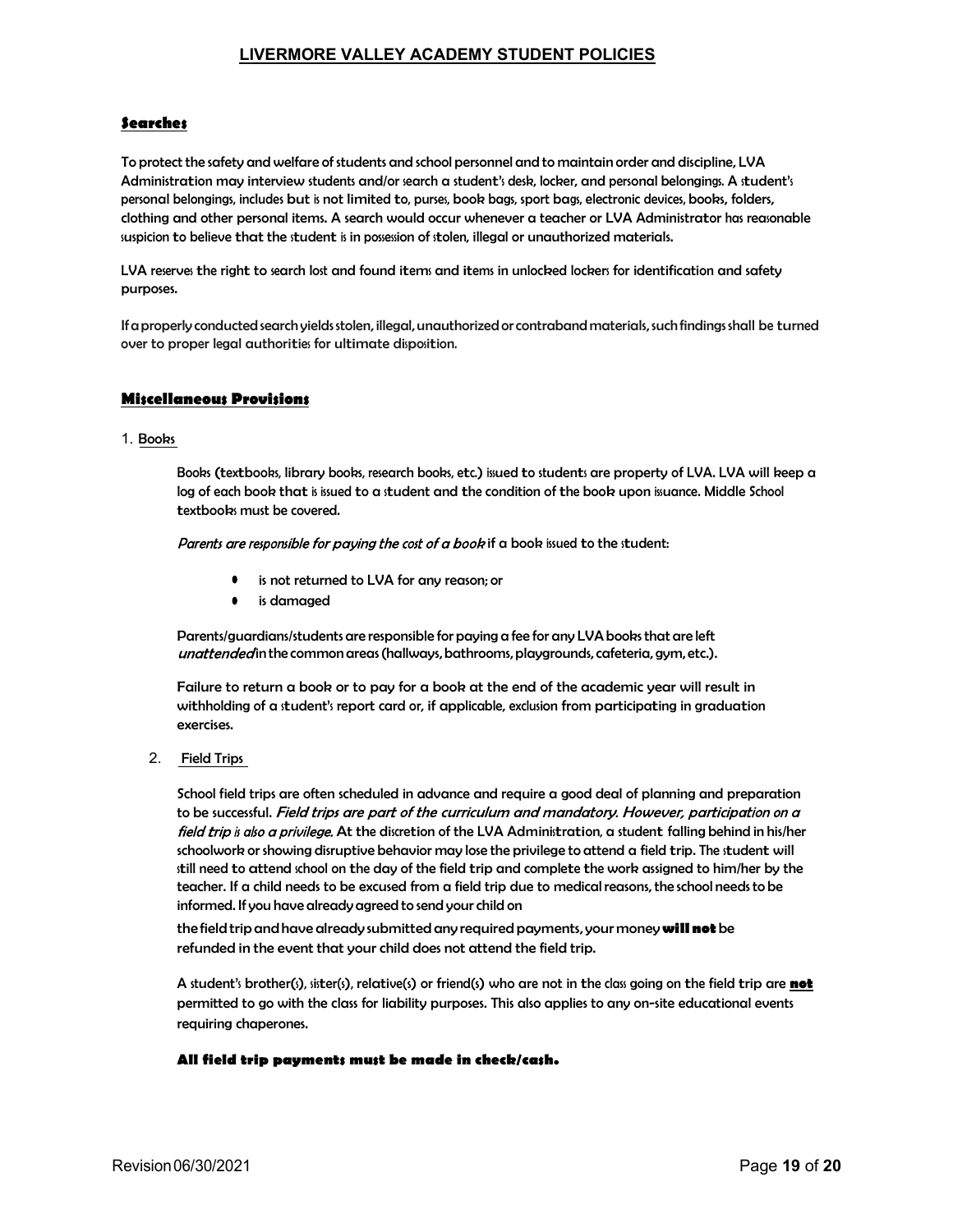LVA does not provide transportation on most field trips. In these cases, parent/guardian volunteers are needed to help make field trips possible. Parent/guardian volunteers must submit a copy of their current insurance policies showing the amount of coverage and a valid driver's license at least 5 days in advance to the front desk. **LIVERMORE VALLEY ACADEMY STUDENT POLICIES**<br>
1. UVA does not provide transportation on most field trips. In these cases, parent/guardian volunte<br>
to help make field trips possible. Parent/guardian volunteers must submit a **LIVERMORE VALLEY ACADEMY STUDENT POLICIES**<br>
LUA does not provide transportation on most field trips. In these case, parent/guardian volunteers are needed<br>
to help make field trips possible. Parent/guardian volunteers must **LIVERMORE VALLEY ACADEMY STUDENT POLICIES**<br>LVA does not provide transportation om most field trips. In these case, parent guardian volunteers are needed<br>to help make field trips posible. Parent/guardian volunteers must su

On the day of a field trip, parents/guardians must check-in at the front desk and receive their volunteer shirts. All grades' parents/guardians chaperoning on field trips must wear volunteer shirts.

labeled with **the child's first name and last initial.**<br>Parents/guardians are responsible for checking the "lost and found" to locate a student's lost, misplaced or morning. Please note that  $a$  staff member on duty is not allowed to help look for the child's lost belonging. Any item not claimed within one week will be donated.

# 4. Permission for Videotaping/Recording/Photographing of a Class

Parents/Guardians grant permission for a teacher's lesson to be videotaped / recorded/photographed from time to time for his/her graduate classes or for teacher training purposes. While such recordings may be used in the teacher's research project, may be shared with other educational facilities or the teacher's professor, or may be used by the LVA Administration to improve the training program. These contents may also be used for advertising purposes (only with authorization of parent/guardian). Ensurance in the matter of the control of the control of the right to deny advantage school. Using the control of the right of a Deny form and the right term into the right to dented.<br>Any item not claimed within one week w

Should a student appear in such a recording, his/her name will not be disclosed. If you have any questions about such recordings, please contact the LVA Administration.

# 5. No Liability For Lost, Stolen, Damaged Items/No Liability for Vehicle Damage

LVA and its employees, staff, teachers, and Administrators will not be liable for lost or stolen items, or for any damage to any item brought to school by any student or parent. In addition, LVA and its employees, staff, teachers and Administrators will not be liable for any damage to your vehicle while on school grounds or on a field trip.

# 6. Right to Refuse Service

discriminatory reason.

LVA reserves the right to refuse to do business with any person, at the sole discretion of LVA Administration.

# Amendment, Modification or Changes

No amendments, modifications or changes to this *School Policies* document may be made without written consent by LVA Administration. LVA reserves the right to add or modify the terms and conditions of this School a trace of the school policies document by written notification (email, newsletter, flyer, signs, etc.) whenever it deems it with a<br>choice of the school and a trace of the trace of the school and a school and a disc necessary.